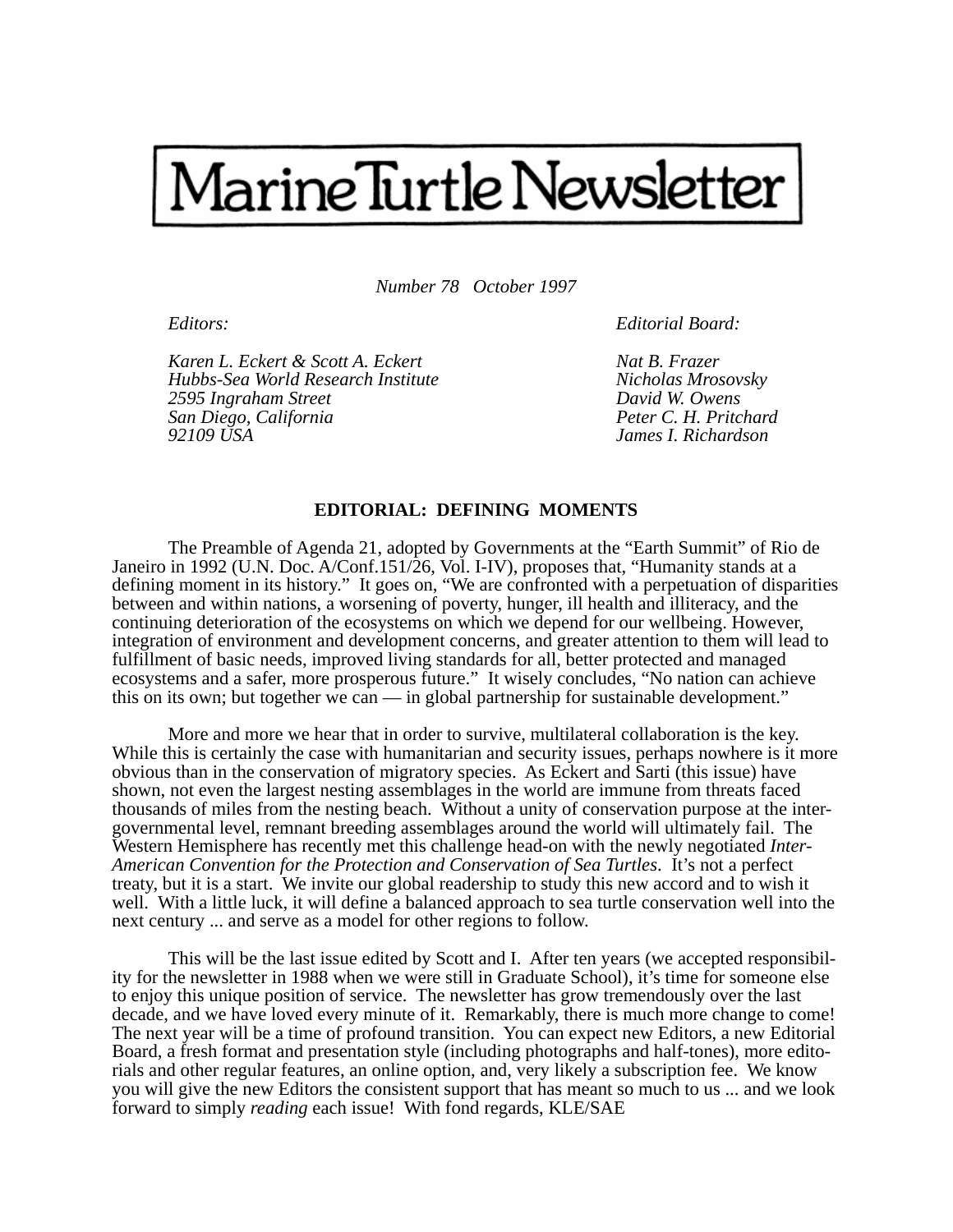# **DISTANT FISHERIES IMPLICATED IN THE LOSS OF THE WORLD'S LARGEST LEATHERBACK NESTING POPULATION**

Pritchard (1982) suggested that México was host to the largest nesting assemblage of endangered leatherback turtles (Dermochelys coriacea) in the world; estimated to number in the tens of thousands, the assemblage represented perhaps 50% or more of the global population. By 1996, when the first complete survey of leatherback nesting on the Pacific coast of México was finally undertaken, investigators were stunned to find that fewer than 1000 females had crawled ashore to lay their eggs during the 1995-1996 nesting season (Sarti et al., 1996). Sarti et al. (1996) reported an estimated annual rate of decline of 22.66% since 1984 when annual nesting data first became available for Mexiquillo beach, the largest nesting colony of leatherbacks in México (Figure 1). The comprehensive nature of the 1996 survey demonstrated that the decline was not due to emigration from Mexiquillo, but rather that a true population decline had occurred and that the data from Mexiquillo were likely to be indicative of a national trend.



Figure 1. Number of nesting crawls (nests and false crawls combined) made by leatherback turtles each year at Playa Mexiquillo, Michoacán, México (source: Sarti et al., 1996). Sarti et al. (1988) calculated an average annual frequency of 5.3 nests per female, leading to the conclusion that fewer than 1000 females nested in 1995-1996.

Preliminary results of an ongoing study may shed light on how such a steep decline developed over the course of a mere decade. In January 1997, nine leatherbacks were equipped with satellite transmitters while nesting at Mexiquillo beach, Michoacán, México. The transmitters (microprocessor-controlled Platform Transponder Terminals, PTT) were equipped with sensors to report dive depth and duration, time at depth, and time at temperature. The transmitters were attached to a flexible body harness (similar to that described in Eckert and Eckert, 1986) during nesting. With the exception that the Mexican units report temperature and are constructed for longer battery life, the same instrument design was used to successfully retrieve data for more than a year from leatherbacks departing nesting beaches in Trinidad (Caribbean Sea) in 1995 (Eckert, in press).

A complete description of this ongoing investigation will be prepared when the transmitters expire, but we feel that our preliminary results have immediate value to what is emerging

## 2 *- Marine Turtle Newsletter, 1997, No. 78*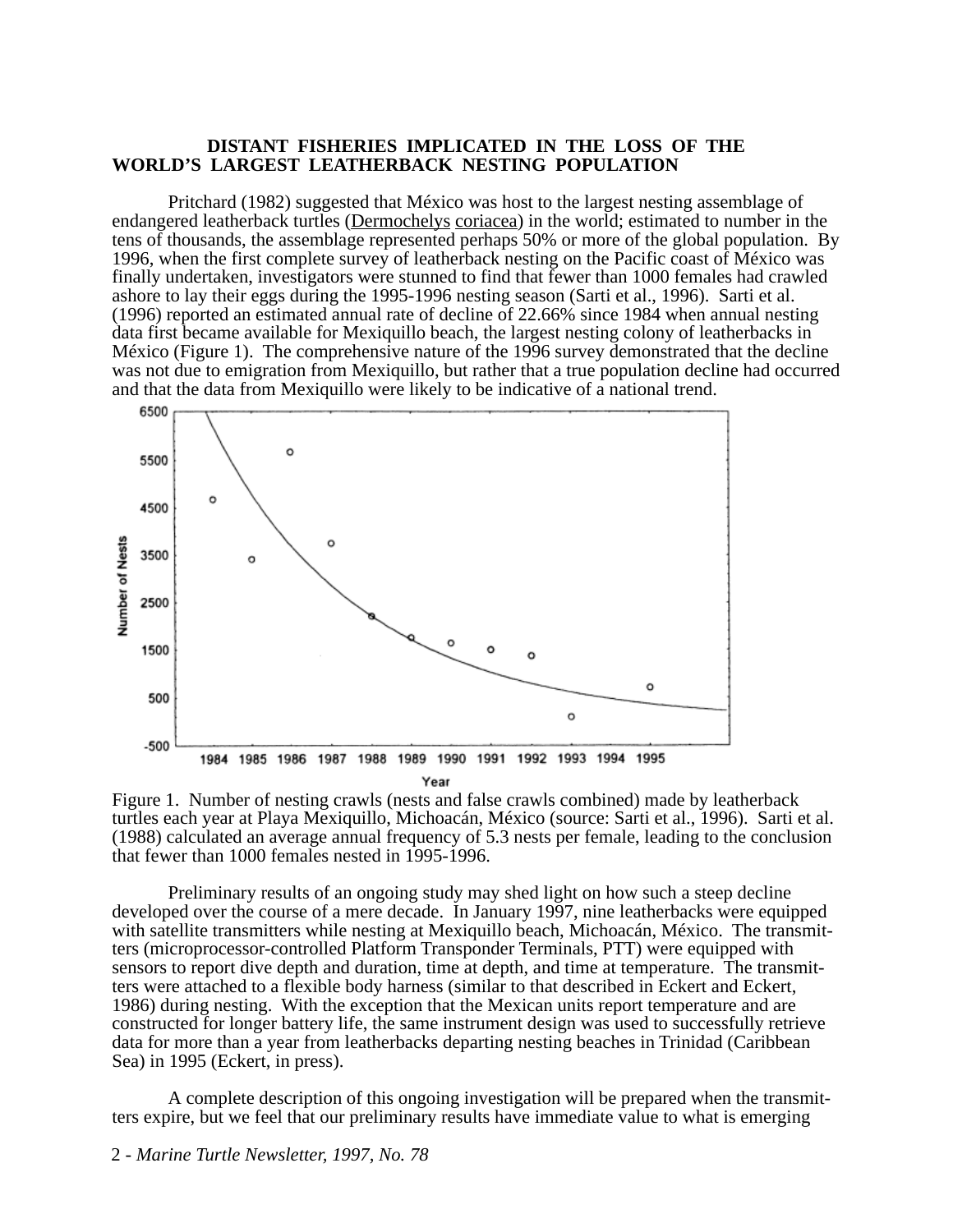as an international crisis. We are increasingly suspicious that the causes of this population collapse are to be found in waters hundreds and thousands of miles from México. The results of the first 10 months of tracking show that Mexican-nesting leatherbacks navigate to South American waters after egg-laying is complete (Figure 2).



Figure 2. Post-nesting movements of seven leatherbacks from Mexiquillo, México; January-September, 1997.

Soon after deployment, one of the turtles was killed by a poacher, one unit ceased transmitting after nine days, and six turtles moved south immediately after their final nesting. One female, 17717, remained off the coast of México for about two months before travelling south; her behavior has continued to be anomalous when compared to her study mates (see Figure 2). Despite the diversion evident as they passed through the north equatorial current (at about 8° N), the turtles maintained their southwestern course toward the coasts of Peru and Chile. In late June and July, a warm water anomaly caused by a particularly strong (and ongoing) El Niño event may have been the impetus that redirected four of the turtles to the northwest; one stayed her course into Chilean waters (17712 ceased to transmit west of Galapagos). We believe that without this warm water anomaly, the turtles would not have turned north, but rather continued southwest to the South American coast with its rich upwellings and potentially abundant prey.

Our data compare nicely with a much shorter study by Morreale et al. (1996), who demonstrated that post-nesting leatherbacks leaving Costa Rica move south after nesting. The data further corroborate tag returns from leatherbacks killed in Chile after having been tagged during nesting in México and Costa Rica (Chandler, 1991; Marquez and Vellanueva, 1993). If the mounting evidence (suggesting that leatherbacks nesting on East Pacific beaches cross the equator to southern latitudes) is indicative of typical post-nesting migratory routing, then it is of critical importance to investigate the extent to which large commercial fishing fleets south of the equator may be contributing to regional population declines.

Chile supports the largest gillnet and longline swordfish fishery in South America. Since 1980, this fishery has grown exponentially with the gillnet fleet alone expanding from 4,777 days-at-sea in 1987 to 40,692 days-at-sea in 1993 (Figure 3) (Weidner and Serrano, 1997). The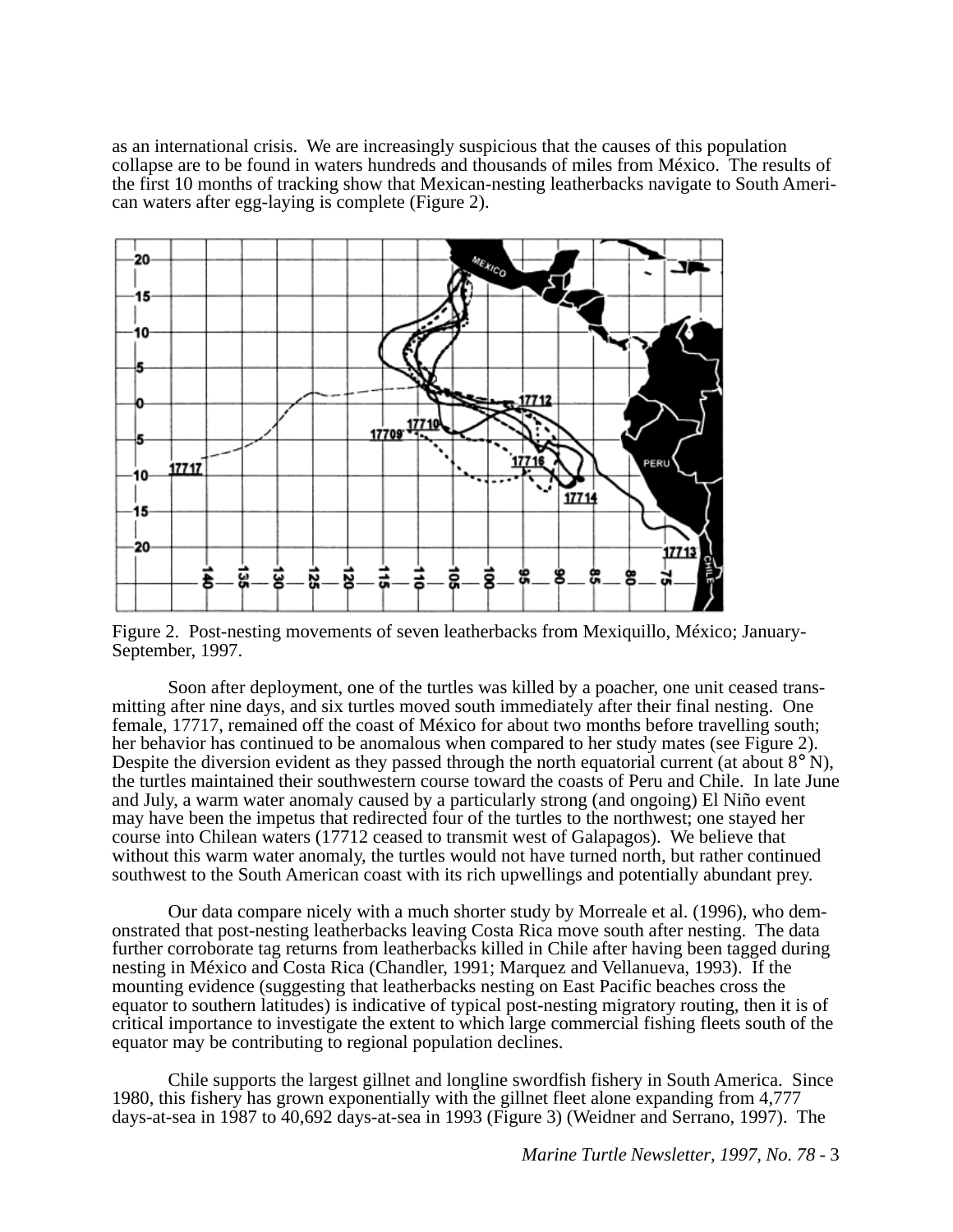incidental killing of sea turtles by the gillnet fishery was first described by Frazier and Montero (1990), who provided data opportunistically gathered on 30 leatherbacks taken by vessels based at San Antonio, Chile. They estimated that 250 leatherbacks were taken annually by the San Antonio fleet. Following the publication of these data, local fisherman have refused to share information with Montero; however, based on information gathered from a variety of sources, he estimates the current annual take at approximately 500 leatherbacks (J. Montero, pers. comm., 1997). The estimate is not unreasonable given the nearly 10-fold increase in fishing effort since Frazier and Montero compiled incidental take reports in 1988-1990.



Figure 3. Decline in the number of leatherback turtle nests laid at Mexiquillo beach, México, and the gillnet fishing effort in Chile.

With the exception of San Antonio, there are no sea turtle incidental take statistics data available for Chilean fishing ports. Based on data from 1994 and 1995, San Antonio represents 28-32% of the Chilean gillnet fishing effort (Wiedner and Serrano, 1997). If leatherback capture rates are roughly equivalent among ports, the annual Chilean capture of leatherbacks could have been as high as 833 turtles in 1990 and more than twice that number today. Based on data reported by Frazier and Montero (1990), 80% of sea turtles captured in Chilean gillnets die. The situation is less clear in Peru. Brown and Brown (1992) described finding 167 leatherback carapaces in a canyon near the port of Pucusanain in October 1978; they concluded that at minimum of 200 leatherbacks were killed per year incidental to fishing operations based in that port alone. No other data are available.

Based on the information we have, it is not unrealistic to estimate that a *minimum* of 2,000 leatherbacks are killed annually by the combined swordfish fishing operations of Peru and Chile, and that this represents a major source of mortality for leatherbacks returning from protected nesting grounds in México and Costa Rica. It should be noted that these data account only for the gillnet fleets and do not include mortality associated with the growing longline fleets operated by Chile and other countries in these waters.

To place these fisheries-based estimates of mortality in context, it is useful to review other sources of known mortality. In México, there is a historical level of mortality associated with killing gravid females on their nesting beaches. In 1980, Pritchard (1982) conducted a two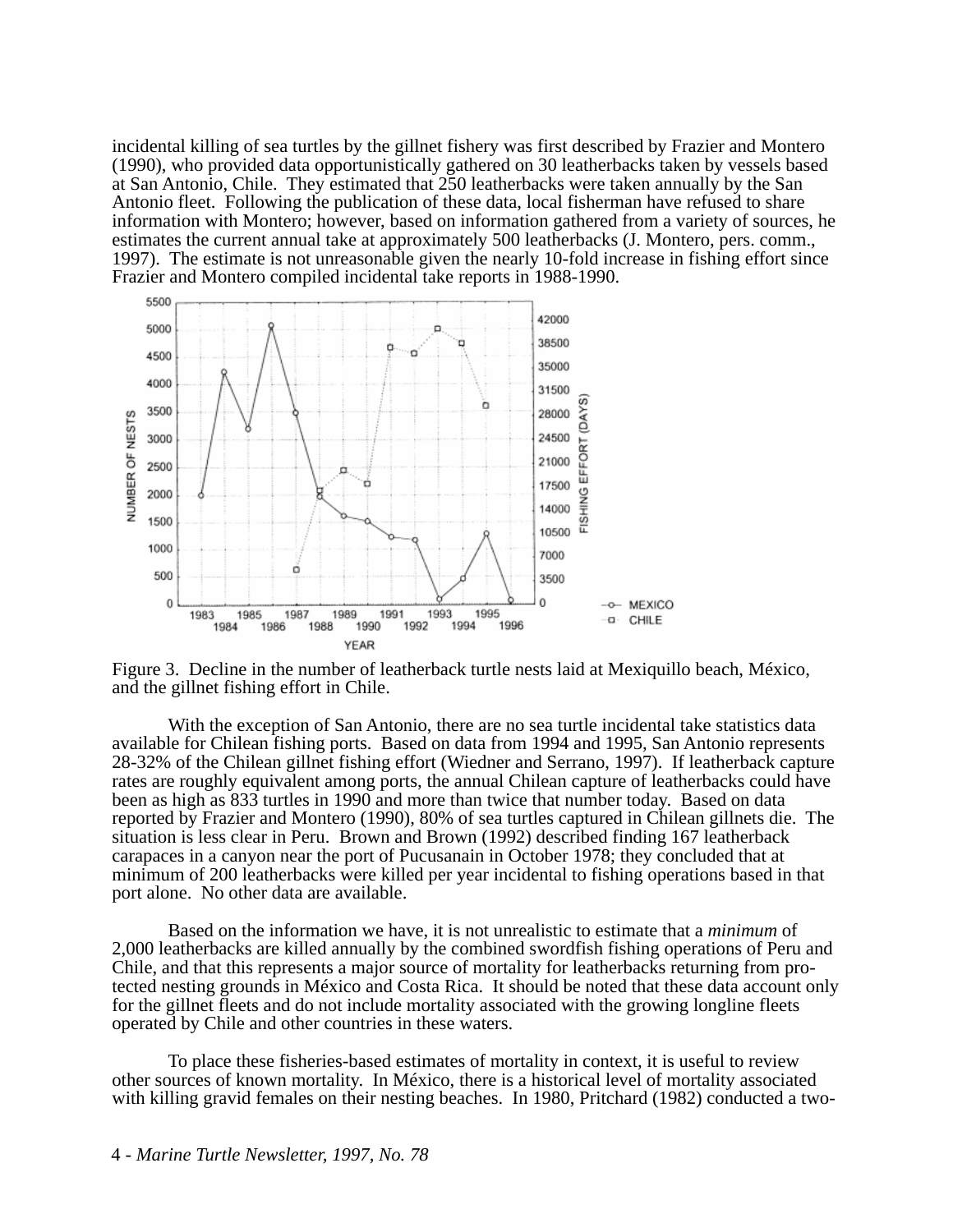day aerial survey of the Pacific coast from Maruata, Michoacán to the Isthmus of Tehuan-tepec, Oaxaca. The survey (31 October - 1 November) occurred during the first trimester of the nesting season. He counted approximately 155 beach carcasses (remains left behind by poachers). If we assume that the total number of carcasses was double or even triple Pritchard's observation, fewer than 500 turtles were lost that year and the annual tally has undoubtably declined since then. México has aggressively sought to prohibit the killing of leatherbacks on nesting beaches since the early 1980's. By the mid-1980's, field camps (staffed by biologists and often assisted by the Mexican military) protected nearly all of México's most important nesting grounds.

Incidental capture of leatherbacks by the North Pacific high seas driftnet fleet (targeting squid and tuna) was also a source of mortality during the 1980's and early 1990's. In 1990-1991, approximately 1000 leatherbacks were captured. Mortality is unknown, and can only be estimated at 10-100% (J. Wetherall, U. S. National Marine Fisheries Service, pers. comm., 1997). The range is based on observed levels of mortality (documented by on-board fisheries observers) and estimated levels of mortality after release. Most leatherbacks break free of the net during retrieval, but remain entangled in portions of the net. Wetherall et al. (1993) assumed that mortality following release is "high", and may reach 100% of entangled turtles. This fishery peaked during the years 1978-1990 (declining then until the fishery was terminated in 1993 by U.N. decree), meaning that the annual incidental take of leatherbacks was probably at least as high (i.e., ca. 1000 per year, as reported in 1990-1991) during the 1980's when fishing effort was at its peak and leatherback populations were still large.

These data, interpreted cautiously, indicate that mortality associated with the swordfish gillnet fisheries in Peru and Chile represents the single largest source of mortality for East Pacific leatherbacks, that this has been the case since the mid-1980's, and that this mortality has wholly negated the intense conservation effort put forth by México at the breeding grounds starting at roughly the same time. A comparison of annual nest production at Mexiquillo beach in México with driftnet fishing effort in Chile reveals a disturbing pattern (Figure 3). The pattern might be considered coincidental except that between 1990 and 1991, the driftnet fishing effort doubled from 18,150 days of fishing effort to 38,215 days of fishing effort. Assuming that this effort resulted in a proportional increase in mortality to leatherbacks, we would expect a substantial decrease in the number of turtles nesting in 1993 (the modal interseasonal nesting interval for leatherbacks is two years). Such a decline did occur. Further, in subsequent years, the fishing effort stayed elevated and the nesting population remained low.

With this analysis, we do not propose that all of the factors which have caused the drastic decline in the Mexican nesting population are accounted for. There is insufficient historical information on the killing of leatherbacks on the nesting beaches and their mortality in coastal and pelagic fishing operations (e.g, high seas longline fisheries which are known to catch leatherbacks; Balazs and Pooley, 1994). What is clear is that the decline of this population is severe and more rapid than has been documented for any other population or species of marine turtle. We propose that the speed at which this once huge population has declined indicates that large scale mortality of juvenile and adult turtles must have occurred. In contrast, the virtual extinction of the peninsular Malaysian leatherback nesting population, in which egg harvest was the primary culprit, took more than 50 years to accomplish (Leong and Siow, 1980).

In summary, we believe that the incidental killing of leatherbacks by swordfish fishing fleets plying the South American coast has played a major role in the collapse of the East Pacific leatherback population, a population which until recently was the largest in the world. We urge that immediate efforts be undertaken to reduce this take, and to assemble whatever additional data might be available to enable a more precise estimate of the incidental take over the last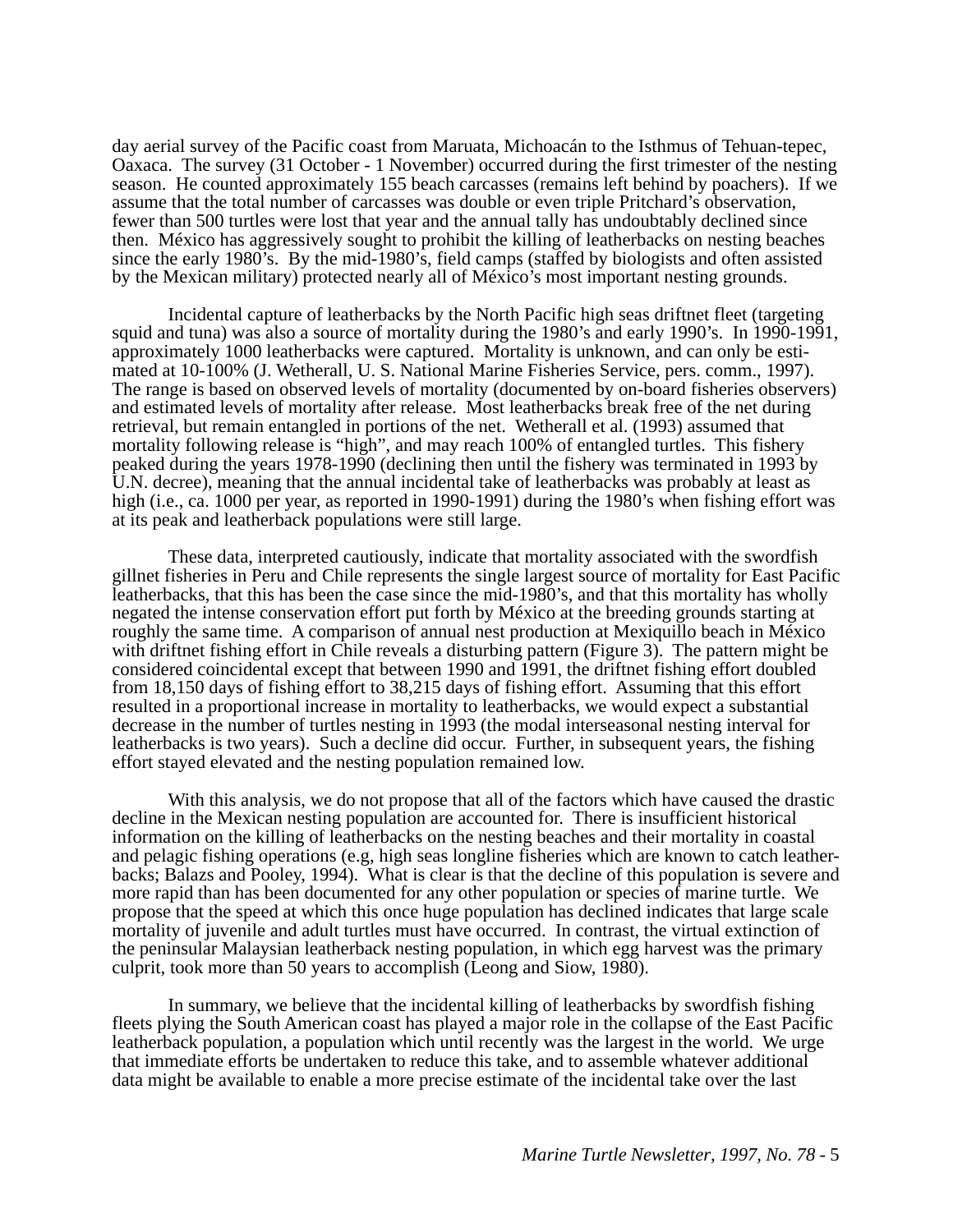decade of this and other relevant fisheries. Further, research should continue with an aim to more fully understand the movement patterns and habitat needs of these highly migratory reptiles. It is only through behavioral studies that we can identify where leatherbacks are vulnerable throughout the Pacific. Finally, we strongly encourage that efforts be undertaken to reduce all forms of incidental mortality in non-target species caught in high seas fisheries. Without these efforts, the sustained recovery of depleted non-target species will never occur.

Balazs, G. H. and S. G. Pooley (Editors). 1994. Research plan to assess marine turtle hooking mortality: results of an expert workshop held in Honolulu, Hawaii, November 16-18, 1993. NOAA Tech. Memo. NMFS-SWFSC-201. U. S. Dept. Commerce.

Brown, C. H. and W. M. Brown. 1982. Status of sea turtles in the southeastern Pacific: Emphasis on Peru, p.235-240. In: K. A. Bjorndal (Editor), Biology and Conservation of Sea Turtles. Smithsonian Institution Press, Washington D.C.

Chandler, M. 1991. New records of marine turtles in Chile. Marine Turtle Newsletter 52:8-11.

Eckert, S. A. In press. Perspectives on the use of satellite telemetry and other electronic technologies for the study of marine turtles, with reference to the first year long tacking of leatherback sea turtles. In: S. P. Epperly and J. Braun (Compilers), Proceedings of the 17th Annual Symposium on Sea Turtle Biology and Conservation. NOAA Tech. Memo. NMFS-SEFSC. U. S. Dept. Commerce.

Eckert, S. A. and K. L. Eckert. 1986. Harnessing leatherbacks. Marine Turtle Newsletter 37:1-3.

Frazier, J. and J. L. B. Montero. 1990. Incidental capture of marine turtles by the swordfish fishery at San Antonio, Chile. Marine Turtle Newsletter 49:8-13.

Leong, Tak Seng and Kuan Tow Siow. 1980. Sea turtles in the east coast of Peninsular Malaysia and their economic importance, p.319-346. In: T. E. Chua and J. K. Charles (Editors), Coastal Resources of East Coast Peninsular Malaysia: An Asssessment in Relation to Potential Oil Spills. Univ. Sains Malaysia, Penang.

Marquez M., R. and A. O. Villanueva. 1993. First reports of leatherback turtles tagged in Mexico and recaptured in Chile. Marine Turtle Newsletter 61:9.

Morreale, S. J., E. A. Standora, J. R. Spotila and F. V. Paladino. 1996. Migration corridor for sea turtles. Nature 384:319-320.

Pritchard, P. C. H. 1982. Nesting of the leatherback turtle Dermochelys coriacea in Pacific Mexico, with a new estimate of the world population status. Copeia 4:741-747.

Sarti M., L., B. Jiménez, J. Carranza, A. Villaseñor and M. Robles. 1988. IV Informe Final de Trabajo. Investigación y Conservación de las Tortugas La£d Dermochelys coriacea y Golfina Lepidochelys olivacea en Mexiquillo, Michoacán. Temporada de anidación 1987-1988. Sec. Desarrollo Urbano y Ecología Delegación Michoacán. 46 pp.

Sarti M., L., S. A. Eckert, N. Garcia T. and A. R. Barragan. 1996. Decline of the world's largest nesting assemblage of leatherback turtles. Marine Turtle Newsletter 74:2-5.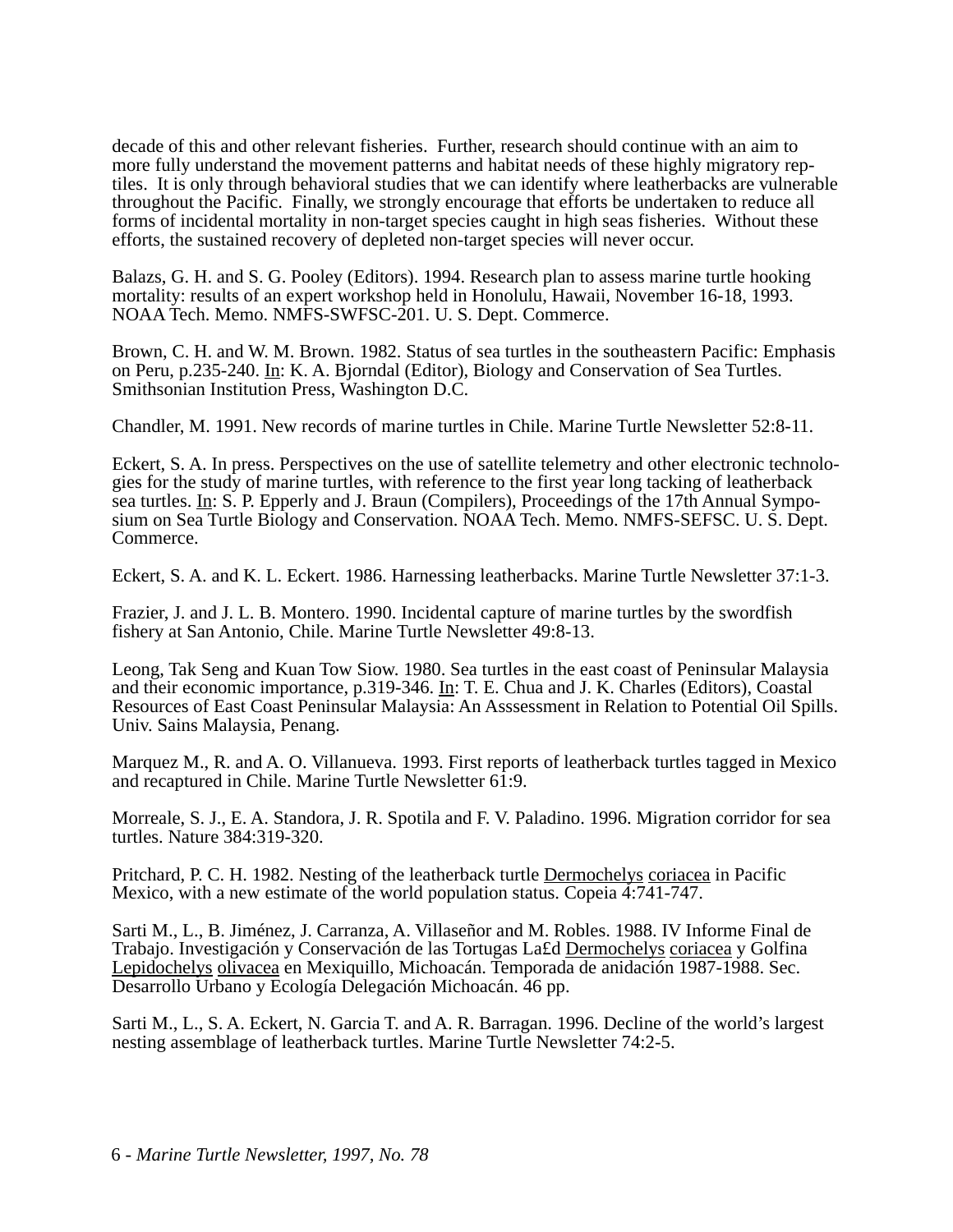Weidner, D. and J. Serrano. 1997. "Latin America," World Swordfish Fishery. Vol. IV, Part 1B. NOAA National Marine Fisheries Service, Silver Spring, Maryland.

Wetherall, J. A., G. H. Balazs, R. A. Tokunaga and M. Y. Y. Yong. 1993. Bycatch of marine turtles in North Pacific high-seas driftnet fisheries and impacts on the stocks. Bulletin 53 (III) of the North Pacific Commission, p.519-538.

SCOTT A. ECKERT, Hubbs-Sea World Research Institute, 2595 Ingraham Street, San Diego, California 92109 USA and LAURA SARTI M., Lab. Tortugas Marinas, Facultad de Ciencias, UNAM Depto. Biología, Circuito Exterior, Ciudad Universitaria, México D.F. 04510 MEXICO and Instituto Nacional de la Pesca, Pitogoras 1320 5° Piso, Col. Sta. Cruz Atoyac, México D.F. 03200 MEXICO.

# **GUEST EDITORIAL: INTER-AMERICAN CONVENTION FOR THE PROTECTION AND CONSERVATION OF SEA TURTLES**

Although its paternity is unclear to many conservationists, the Inter-American Convention for the Protection and Conservation of Sea Turtles was conceived from a union between a regional fishing industry, the Latin American Organization for Fisheries Development (OLDEPESCA), and dozens of governments in the Western Hemisphere. It is a consummation of Section 609 of U.S. Public Law 101-162, which invokes the conservation of sea turtles as a relatively small, yet significant, part of the gargantuan problem of bycatch destruction during commercial shrimp (prawn) trawling (NRC, 1990; Plé, 1990a,b; Alverson et al., 1994; Weber et al., 1995). Passed in November 1989, P.L. 101-162 has explicit international ramifications: to be "certified" and avoid an embargo by the U.S. Government, shrimp exporting nations must employ conservation measures for sea turtles comparable to those used in the U.S. (see Plé, 1990a, for the precise text).

Reports on the first and second meetings of the Convention, organized in México, and its potential conservation value (Donnelly, 1995, 1996), were met by a deafening lack of interest within the international community of sea turtle specialists (including this writer!). Yet, by the second intergovernmental meeting of the Convention for the Protection and Conservation of Sea Turtles in the Western Hemisphere (as it was then called), the Food and Agriculture Organization (FAO) of the United Nations was intimately involved. At this meeting, FAO provided financial support, as well as technical and legal assistance, which continued throughout the remainder of the Convention's gestation.

The initial disinterest is understandable, given the long and beleaguered history of pernicious effects on sea turtles and their habitats from commercial activities — notably, the shrimp industry. Furthermore, the covenant was begotten after decades of "delay and denial" by diverse sectors of the U.S. Government, oft consenting to the interests of a powerful minority, the commercial fishing industry (NRC, 1990; Weber et al., 1995). Indeed, at the time of its legalization, P.L. 101-162 was analyzed as having significant uncertainties and risks (Plé, 1990a,b). In February 1996, five months after the second intergovernmental meeting of the Convention, this regional initiative was perceived by many delegations and sea turtle conservationists to be a poorly-veiled attempt to support the commercial shrimp industry, under the guise of protecting sea turtles. It was, after all, intended as a mechanism to get around the need for certification and protect the interests of the shrimp fishery, an enterprise which manages thousands of millions of dollars annually, derived from the exploitation of common resources.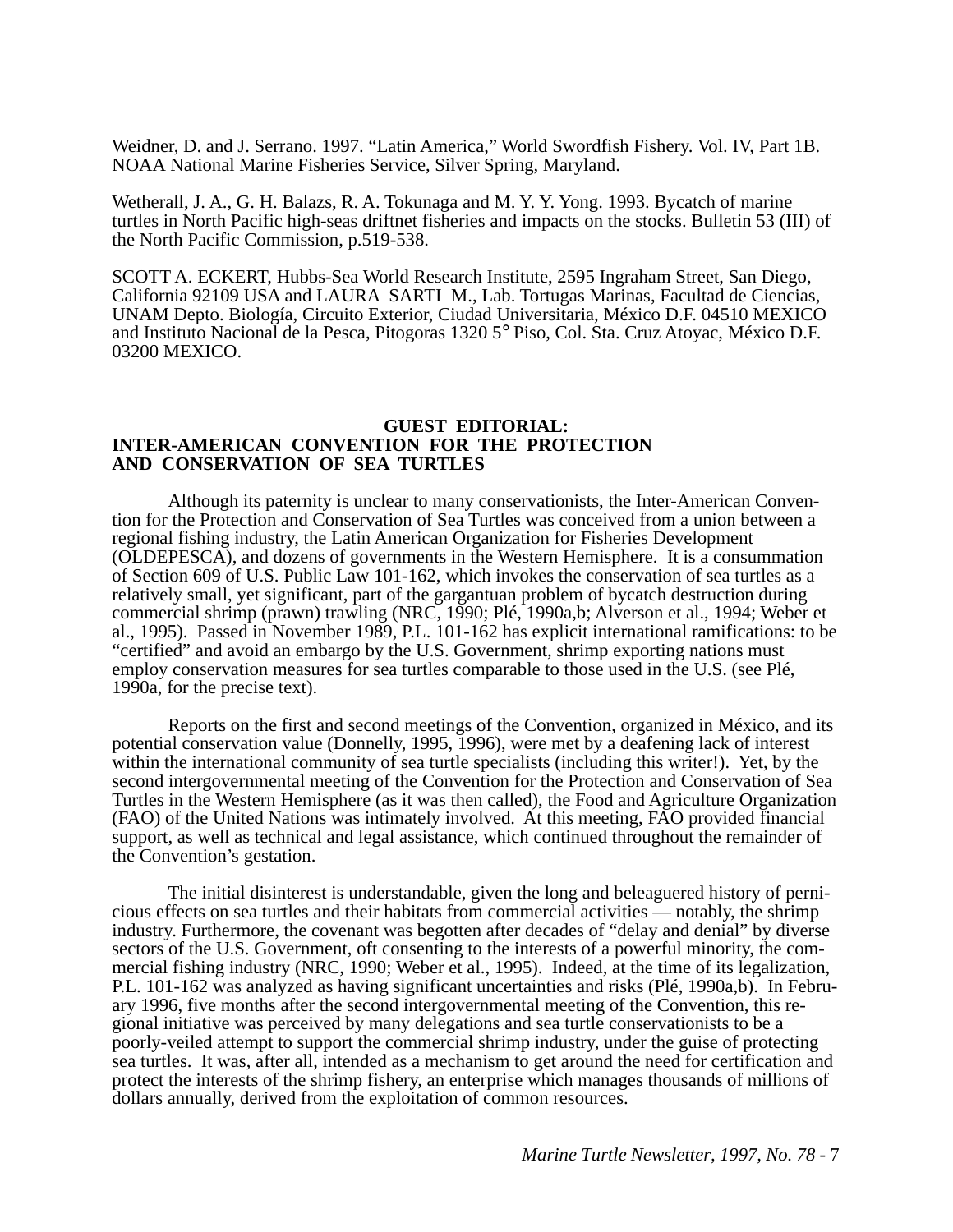As there is already a dizzying number of international instruments which, in one way or another, are relevant to sea turtle conservation, why is one more treaty necessary, especially coming with this less than attractive pedigree? Are we just addressing symptoms one more time, when the fundamental issue of wanton bycatch destruction, and concomitant decimation of "nontarget" fisheries and deprivation to small-scale fishers is constantly buried under the rhetoric of commerce, "free trade", modernization, nationalism, progress and that most special of magic shibboleths: "sustainable development" (Alverson et al., 1994; Fairlie, 1995; Frazier, 1997)?

The suspicions of sea turtle specialists regarding commercial activities are shared not only by other conservationists, but also by those involved in the advancement of human rights, development and other humanitarian issues. While perhaps not always articulated in the most fashionable of terms, the concerns of the conservation and development communities are solidly supported by recent analyses in other disciplines, notably political science and economics. In a world run predominantly by corporate lawyers and accountants, in which the individual treasuries of hundreds of transnational corporations far exceed the Gross Domestic Product (GDP) of all but a few "sovereign" (sic) states, it is necessary to question the links between governments, industries and their agents (Korten, 1995). This is even more so now that the "post-modern", "neo-liberal", "globalized" economy is managed by organizations which are accountable only to a tiny elite of multinational investors and which have the capacity to invalidate decisions of democratically elected governments (Fairlie, 1995; Korten, 1995; UNRISD and Banson, 1995; Bhaduri and Nayyar, 1996; Giddens, 1996; Nova and Sforza-Roderick, 1997). Hence, when government representatives develop schemes with international industries and their various agents, basic questions need to be answered: Who is represented in these alliances? For the benefit of whom? At whose cost? Who will be accountable for any problems generated by the actions taken? What are the likely medium- and long-term consequences of these alliances on society and the environment? Until recently, these, and many other, fundamental doubts surrounded the draft Convention.

A major turning point occurred from 25 to 27 February 1996, just prior to the 16th Annual Symposium on Sea Turtle Biology and Conservation (held at Hilton Head Island, South Carolina, USA) the third consecutive year that the Latin American Reunion had met in this venue. During these three days, more than 40 sea turtle specialists from 13 nations in the Americas met to discuss common issues; one of the main items of discussion was the draft Convention. Five authorities in sea turtle conservation — one from Brazil, three from México (one each from the governmental, university and NGO communities) and one from the USA — who had participated in the second meeting of the Convention provided detailed analyses and comments, pro and con. Also in the meeting were other national and international leaders in sea turtle conservation from the Caribbean and Latin American. After lengthy discussions, it was unanimously agreed that, despite certain weaknesses and drawbacks, the Convention represented a potentially valuable instrument for strengthening and coordinating sea turtle conservation, both nationally and internationally (Frazier, 1996a).

Together with a manifestation of support for the idea of a regional convention for sea turtle conservation, this group of Latin American specialists drafted a series of basic recommendations for the future development of the treaty. One of the first points was that sea turtle specialists should be included in the deliberations and workings of the Convention; the last recommendation was that resource users (the shrimp industry in particular) should provide financial support for the costs of management and conservation — the concept of "user pays." After minor adjustments to the language, these recommendations were passed as a formal Resolution during the Plenary of the 16th Annual Symposium on Sea Turtle Biology and Conservation (Frazier, 1996a).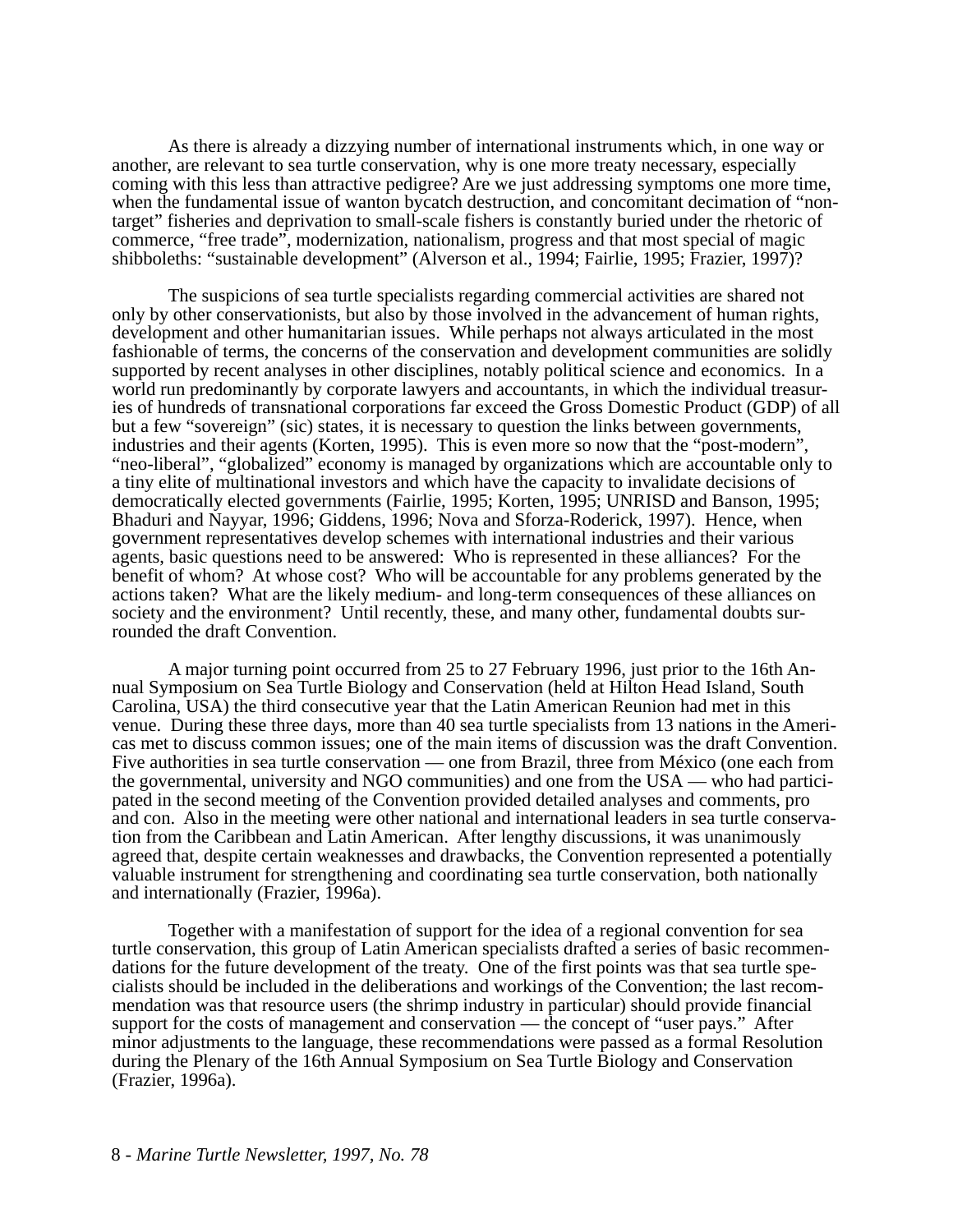It is noteworthy that this community was supportive of something from which they had been, to a great extent, excluded: the deliberations of the early phases of the Convention. It is also fundamental to understand that the collective experience of the participants in the 1996 Latin American Reunion did not derive from academic discourses on esoteric/political positions in the intriguing world of conservation; it was not constructed in the rarefied atmospheres of academic and commercial institutions, nor was it sponsored by wealthy patrons. Instead, this experience has grown from decades of unsung dedication by people who daily confront terrible problems of economic and political instability, yet somehow they are able to work within their respective systems and advance the goals of sea turtle conservation. Personal sacrifice is routine, and, as a matter of course, much of the sea turtle conservation carried out by these people forms an integral part of other more complex issues, such as community development, marine and coastal management, and public education. The role of this author in the meeting was to moderate and compile the information generated, and later distribute it to the participants (Frazier, 1996a); the consensus of the assembly was the mandate for his opinion and actions.

Another crucial event in the ontogeny of this Convention was the "Simposio Internacional para la Conservación de Tortugas Marinas" convened on 22 and 23 April 1996 in Caracas, Venezuela, immediately prior to the third intergovernmental meeting of the Convention. The symposium was organized by the Venezuelan Servicio Autónomo de los Recursos Pesqueros y Acuícolas (SARPA) of the Ministerio de Agricultura y Cría (MAC), and the Fundación Científica los Roques. The full participation of industry, NGO and scientific communities during the preparations, the catalytic organizational skills of Lic. Hedelvy Guada, with the active ingredients of sea turtle authorities from Brazil, México and Venezuela provided the chemistry for a much-needed integration of sea turtle specialists into the workings of the Convention. The pre-Convention Simposio furnished delegates with basic information on sea turtles, as well as an opportunity for them to dialogue with specialists. The Resolution of the 16th Annual Symposium, as well as the results and recommendations of the just-finalized Simposio Internacional, were provided to the delegates; and these were discussed officially and publicly, at several junctures, during the intergovernmental negotiations. The host delegation took the lead in pressing for more scientific involvement. In addition, the Convention in Caracas was open to NGOs and local students of sea turtles, who attended as observers.

The draft Convention was not approved in Caracas (fortunately!); yet, the tide had changed. Instead of sole, or preponderant, representation by the fisheries industry, the scientific and conservation communities were being heard and their opinions were integral parts of the deliberations. With the mandate of the Latin American specialists, and the impetus of the advances in Caracas, a concerted effort was made to provide the delegations with detailed comments on the Caracas draft, and lobby further in favor of including scientific opinion (Frazier, 1996b).

The stage was set for the fourth, and final, intergovernmental meeting in Salvador, Brazil, from 3 to 5 September 1996. Until this point, the Brazilian Delegation had not been openly supportive of the Convention; but in Salvador they took the lead to revise the entire convention document, and in the words of one of the key players, to "make something good out of something dirty." The Peruvian Delegation, under the leadership of one of the prime authors of the United Nations Law of the Sea, also provided critical support in the detailed revision. Although some delegates may have felt that these extended discussions (beginning all over again, starting from the title, even revising past accords!) were a strategic ploy, there could be no doubt in the sincerity to mold the Convention into an instrument truly useful for sea turtle conservation. Once the assembled delegations had revised each of the issues about which they were concerned, the final draft was accepted, and the head of the host delegation (officially assigned to the economic section in the Brazilian diplomatic corps) made a closing speech, breaking slightly with protocol, but speaking with deep conviction and pride. Using as a positive example their na-

*Marine Turtle Newsletter, 1997, No. 78 -* 9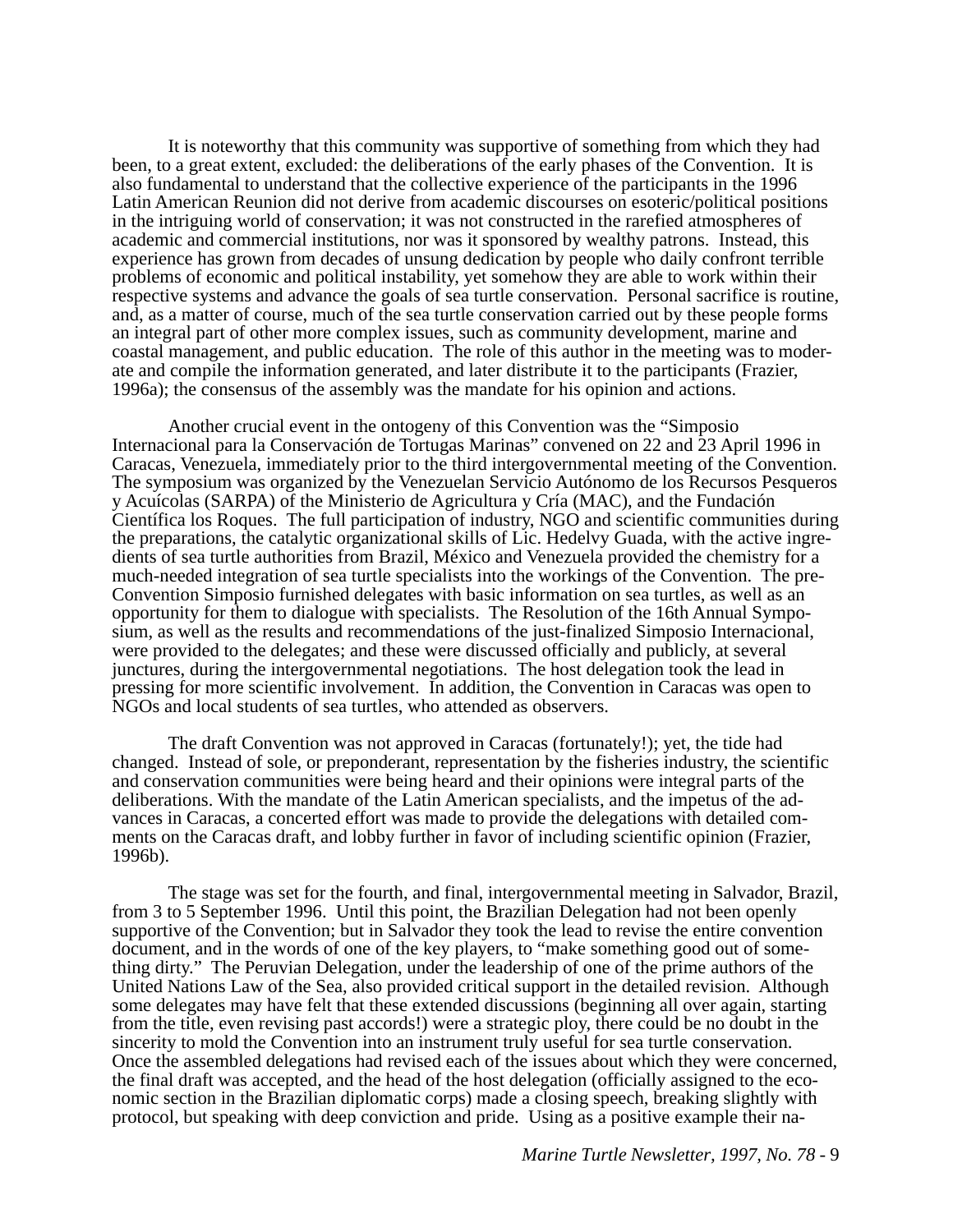tional sea turtle program, Projecto TAMAR, she accentuated the need for international cooperation to effectively conserve these "magnificent, migratory animals." Clearly, the information provided in Caracas, and through the various other scientific inputs, had made an indelible impact: sea turtle conservation is indeed consequential, important enough not to be left to the whim of multinational commerce; recognized as regional resources, sea turtles need to be managed through regional accords.

The stated reason for the Convention in the Salvador draft stands much as it has been from the start: Article II reads: "The objective of this Convention is to promote the protection, conservation and recovery of sea turtle populations and of the habitats on which they depend, based on the best available scientific evidence, taking into account the environmental, socioeconomic and cultural characteristics of the Parties." However, the final document has clearly evolved from the first draft, and there are numerous major improvements (Somma, 1996). It is no longer a "TED (turtle excluder device) treaty", but takes into account the diversity and complexity of problems involved. Conservation and management of habitat are given central, and recurring, importance; e.g., Annex II, "Protection and Conservation of Habitats", has been added. The issue of subsistence use of sea turtles was resolved to the satisfaction of the delegations from the nations where these practices are fundamental (Costa Rica, Honduras, Nicaragua, Suriname).

In terms of mechanics, the Convention is open for signing from 1 December 1996 until 31 December 1998. At least eight nations must ratify it before it will come into force; and at the date of this writing, six countries have signed (on the following dates): USA (13/XII/96); Venezuela (16/XII/96); Costa Rica (31/I/97); Nicaragua (4/III/97); Brazil (21/III/97); and Per£ (8/IV/ 97). México has not signed as of this writing. Venezuela is the Depository, and as such has invited other nations in the Americas to subscribe to and ratify the Convention. In addition to almost 40 countries in the Americas, it is open to France, the Netherlands and the United Kingdom, because of their territorial possessions in the region. Once the Convention comes into force, those countries that are present at the first meeting of the Parties will establish operational details (such as whether or not there will be a Secretariat and, if so, which organization will serve); procedural rules for the Convention and its committees, as well as the composition of both the Consultative Committee and Scientific Committee will also be instituted.

Not surprisingly, the final document shows the signs of being the product of a committee, with various "conceptual patches." More alarming is the fact that there are still significant vestiges of the original "TED treaty": despite its laudable Preamble and noble objective, there is still a heavy bias on TEDs, and deep in the heart of the Convention is Article XV, "Trade Measures." To be sure, Article XV, which champions unrestricted commerce, was the reason for failure at the Caracas meeting, and it was the final and most delicate part of the negotiations in Salvador. Significantly, when Somma (1996), from the Office of Protected Resources at the U.S. National Marine Fisheries Service, reported on the outstanding points resolved at Salvador, she listed first the use of trade measures — not other issues which occurred earlier in the negotiations or in the text and that deal directly with the conservation of sea turtles and their habitats. Indeed, P.L. 101-162 is now before the World Trade Organization, which will decide on the relative importance of unrestricted trade versus conservation of shared sea turtle resources (Schoenberger, 1997).

What does this Convention mean to the conservation of sea turtles? Some of the basic concerns are: Will the "Scientific Committee" have the authority and autonomy to act without political pressure, and how effective will it be in getting "the best available scientific information" into the core of discussions taking place in what is unabashedly a political arena, with enormous financial interests at stake? Will the right of any Party to unilaterally decide if they are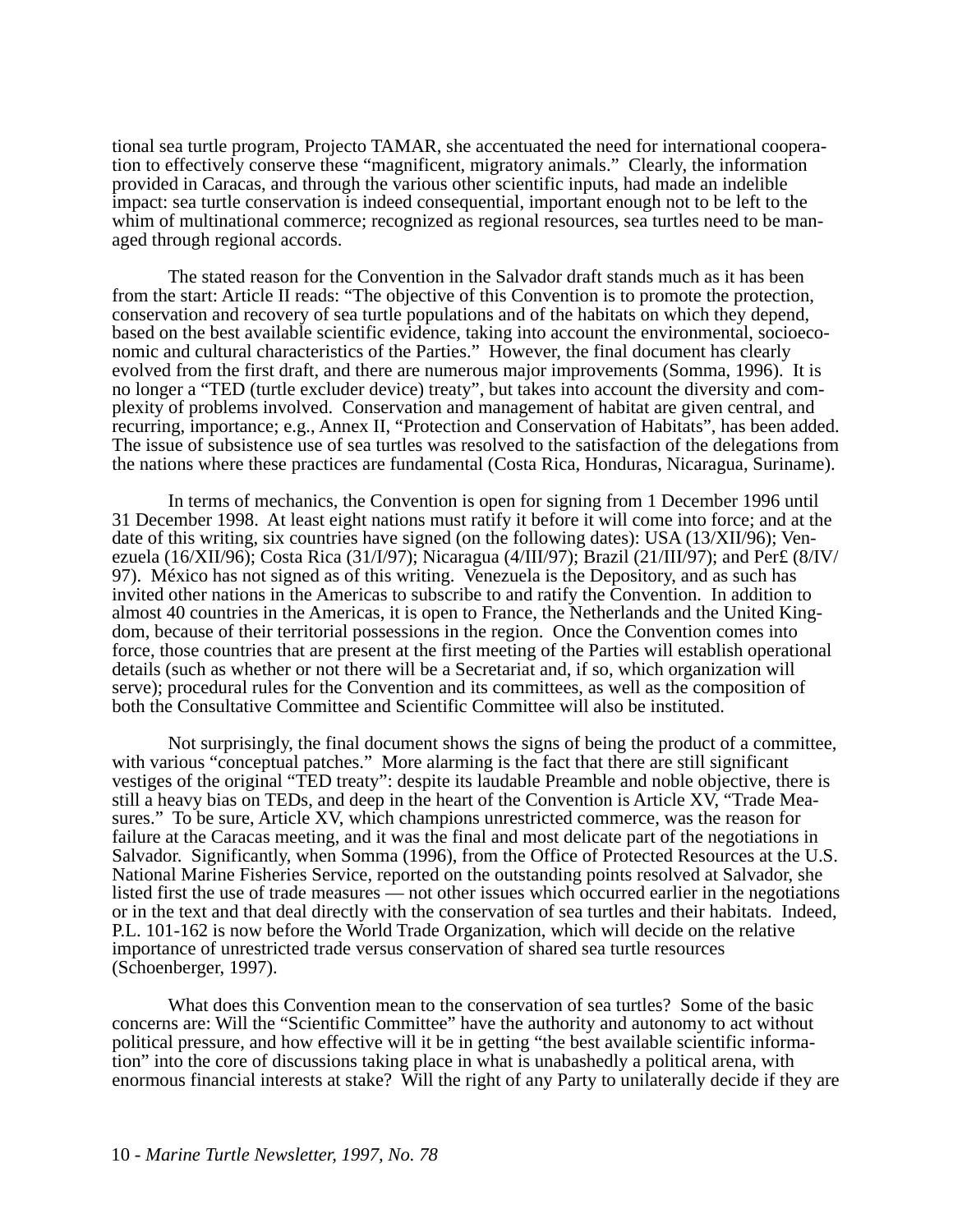going to allow domestic, "subsistence" consumption of sea turtles be consistent with the urgently needed regional cooperation in the conservation of these migratory species, resources shared among the peoples and nations of the region? As there are no sanctions or other means of enforcement, if a Party does not comply with the terms of the Convention, what can be done about it? (The continual inability of the U.S. Government to protect sea turtles, notably the critically endangered Kemp's Ridley, in U.S. waters jumps to mind; and throughout the region there are countless other examples.) Will adequate funding and support be provided, or will this be just one more "paper convention"? Will resource exploiters contribute to resource conservation? If a Secretariat is chosen, which organization will it be, and will it truly represent the Objective of the Convention? Despite its title, will this Convention be used mainly as an instrument for unrestricted commerce or will it truly support the conservation of sea turtles? How can we ensure that the Convention will strengthen the complex and urgently needed measures to conserve endangered, migratory marine turtles, as well as protect the rights of small-scale fishers: to keep if from being a ploy for concentrating yet more power and resources in big business?

Obviously the Convention is imperfect, and there are many unknowns. As a Brazilian colleague says: "Those people who do nothing, don't get criticized", and not surprisingly this western Hemisphere initiative has its detractors. For example, the results of the meeting in Salvador were hardly known to the general sea turtle community when the Convention was disparagingly attacked on the INTERNET. The tirade, ostensibly in support of subsistence fishers, came from specialists in crocodile farming, residents of the Old World who have not been involved in the regional processes described above, but who are contracted by Japanese interests to facilitate the supply of seemingly limitless resource demands — namely, sea turtle products — of that island nation (see Groombridge and Luxmore, 1989).

Nonetheless, despite the uncertainties and detractions, there are reasons for hope. The author is convinced from personal communications that key people in all of the delegations that have now signed are truly committed to sea turtle conservation and to using the Convention to that end. According to the Chief Liaison Officer, FAO (Lizarraga, in litt.), this Convention was proposed within the context of the *Code of Conduct for Responsible Fisheries* (FAO, 1995), a document of incalculable value if ever there is going to be an intelligent relationship between humans and aquatic resources. Because sea turtles serve as "flagship species", "ambassadors of the oceans", this Convention is in many ways a test case. Here are both the usual difficulties in international cooperation, and the tremendous challenge of injecting responsibility and accountability into industrialized fisheries, for decades characterized by their level of irresponsibility, damaging to both the environment and to societies (Bailey, 1985; Bailey and Jentoft, 1990; Ludwig et al., 1993; Dyer and McGoodwin, 1994; Fairlie, 1995; Heywood, 1995; Weber et al., 1995; Masood, 1997).

Hopefully an issue as complex as the conservation of shared living marine resources can be accomplished by focusing on charismatic sea turtles. Perhaps, just perhaps, if the world society can agree for once to be less damaging and more rational in its relationship to these ambassadors of the oceans, it will be possible to extend successful procedures to less charismatic, but no less endangered and desecrated living marine resources. The test of the acceptance of the *Code of Conduct for Responsible Fisheries* and the implementation of the Inter-American Convention for the Protection and Conservation of Sea Turtles is before us. However, to this writer's mind, the critical question underlying these challenges is not just about the fate of this Convention, but a deeper concern: has our species been correctly named <u>Homo sapiens sapiens</u> ("doubly wise, bipedal primate")?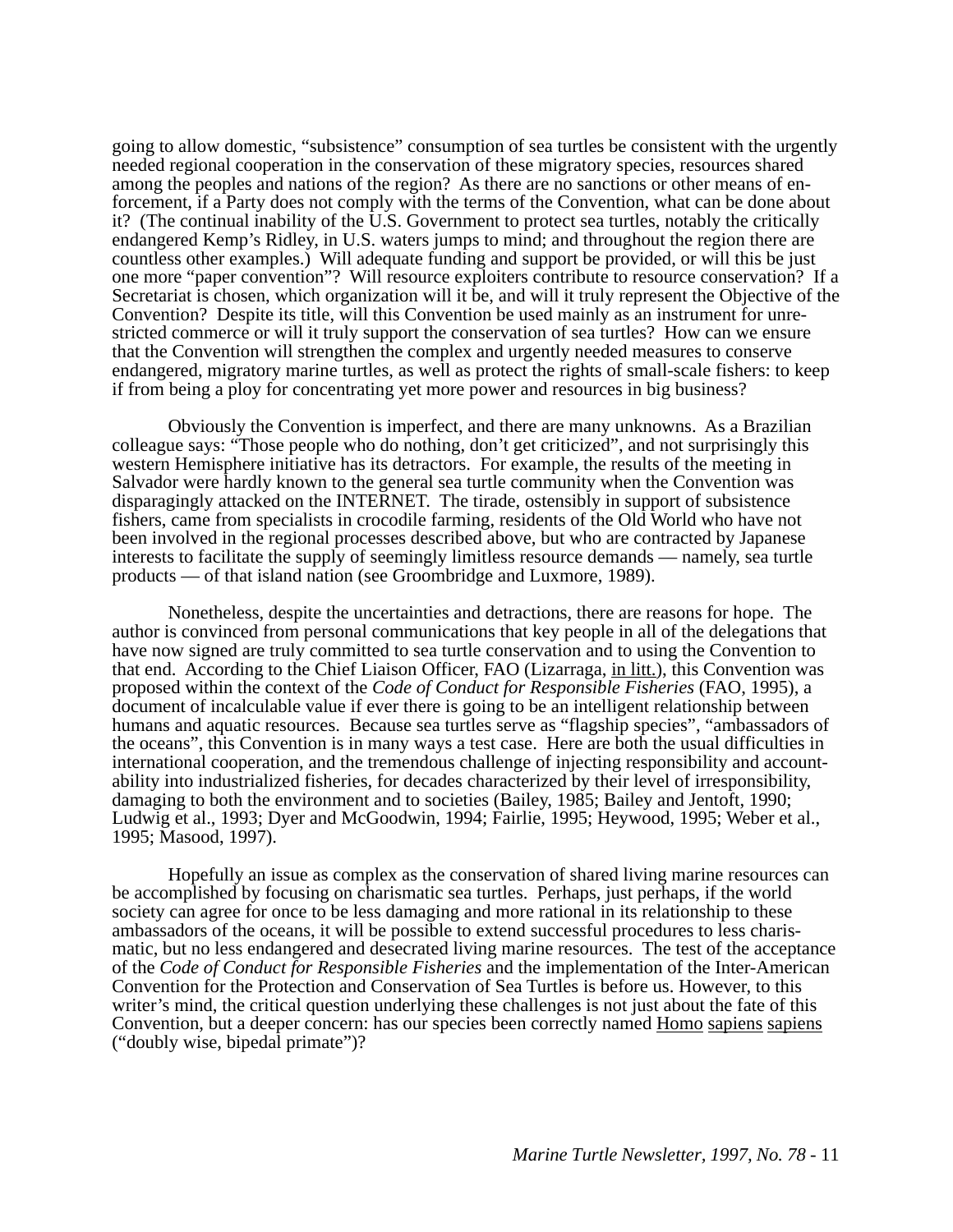Alverson, D. L., M. H. Feeberg, S. A. Murawski and J. G. Pope. 1994. A Global Assessment of Fisheries Bycatch and Discards. FAO Fisheries Technical Paper 339. Food and Agriculture Organization of the United Nations, Rome.  $xxi + 233$  pp.

Bailey, C. 1985. The Blue Revolution: The Impact of Technological Innovation on Third-World Fisheries. The Rural Sociologist 5(4):259-266.

Bailey, C. and S. Jentoft. 1990. Hard choices in fisheries development. Marine Policy 14(4):333- 344.

Bhaduri, A. and D. Nayyar. 1996. The Intelligent Person's Guide to Liberalization. Penguin Books, New Delhi. xiii + 194 pp.

Donnelly, M. 1995. Western Hemisphere sea turtle treaty negotiations. Marine Turtle Newsletter 70:7-9.

Donnelly, M. 1996. The evolution of the Western Hemisphere sea turtle treaty. Marine Turtle Newsletter 73:18-20.

Dyer, C. L. and J. R. McGoodwin (Editors). 1994. Folk Management in the World's Fisheries: Lessons for Modern Fisheries Management. University Press of Colorado, Niwot. xii + 347 pp.

Fairlie, S. (Editor). 1995. Overfishing: Its causes and consequences. The Ecologist 25(2/3):41- 127.

FAO (Food and Agriculture Organization). 1995. Code of Conduct for Responsible Fisheries. United Nations, Rome.  $vi + 41$  pp.

Frazier, J. 1996a. Documentos de la Reunión del Grupo de Especialistas de Tortugas Marinas de Latinoamérica, 25-27 febrero 1996. CINVESTAV. Mérida, México. 36 pp.

Frazier, J. 1996b. Observaciones sobre el borrador "Proyecto Convención sobre la Protección y Conservación de las Tortugas Marinas en el Hemisferio Occidental (Texto de Caracas) Abril 1996." CINVESTAV. Mérida, México. 65 pp.

Frazier, J. 1997. Sustainable development: Modern elixir or sack dress? Environmental Conservation. 24 (2): 182-193.

Giddens, A. 1996. Anthony Giddens on Globalization: Excerpts from a Keynote Address at the UNRISD Conference on Globalization and Citizenship. UNRISD News: The United Nations Research Institute for Social Development Bull. 15:4-5.

Groombridge, B. and R. Luxmoore. 1989. The green turtle and hawksbill (Reptilia: Cheloniidae): world status, exploitation and trade. UNEP and CITES, Lausanne, Switzerland. vi + 601 pp.

Heywood, V. H. (Exec. Editor). 1995. Global Biodiversiety Assessment. United Nations Environment Programme. Cambridge Univeristy Press, Cambridge. xi + 1140 pp.

Plé, J. P. 1990a. U.S. to consider ban on shrimp imports. Marine Turtle Newsletter 48:31.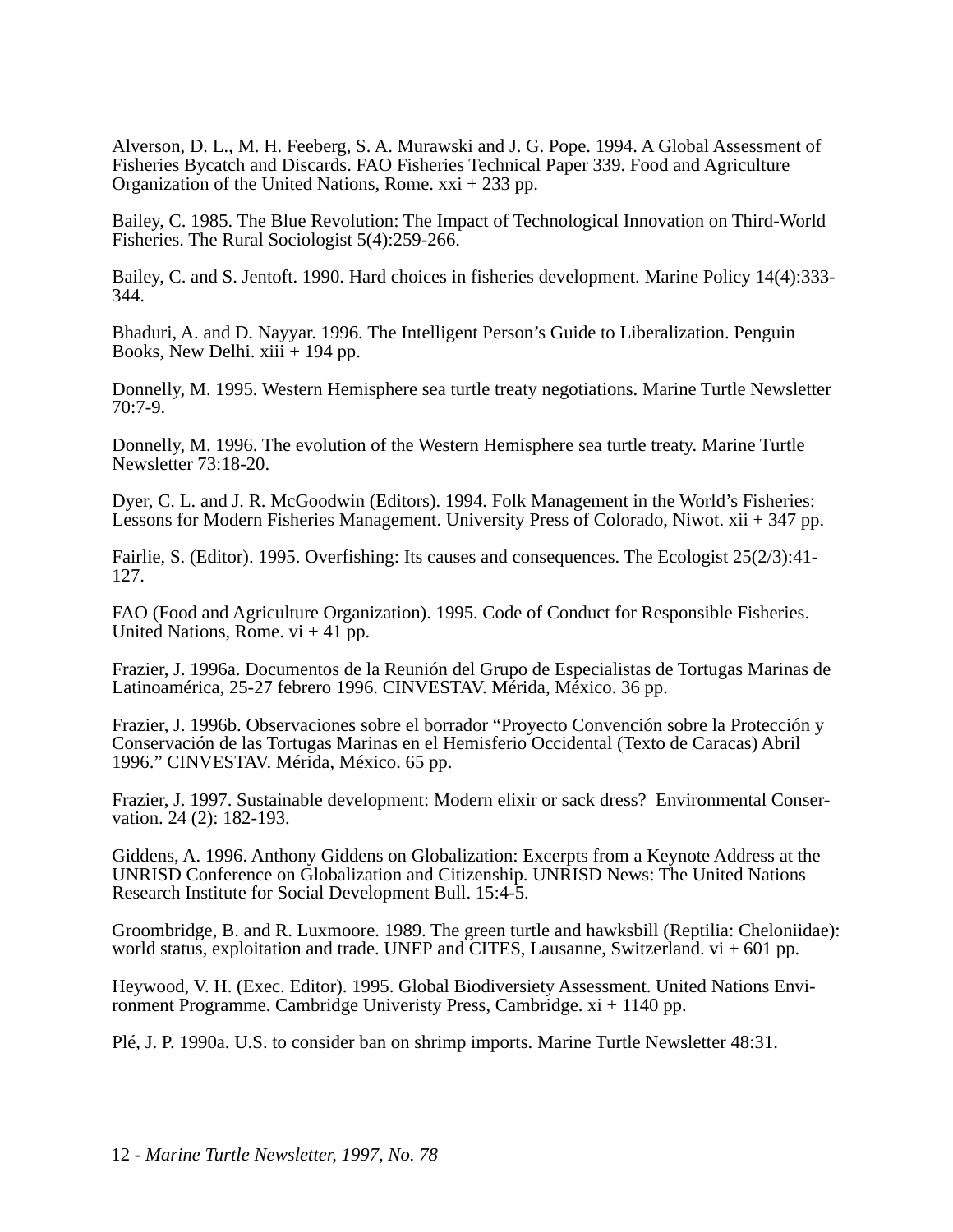Plé, J. P. 1990b. Recent United States legislation for the protection of sea turtles: promising beginnings or false start? p.189-191. In: T. H. Richardson, J. I. Richardson and M. Donnelly (Compilers), Proc. Tenth Annual Workshop on Sea Turtle Biology and Conservation. NOAA Tech. Memo. NMFS-SEFC-278. U.S. Dept. Commerce, Miami.

Korten, D. C. 1995. When Corporations Rule the World. Kumarian Press; West Hartford, Connecticut.  $x + 374$  pp.

Ludwig, D., R. Hilborn and C. Walters. 1993. Uncertainty, resource exploitation, and conservation: lessons from history. Science 260:17,36.

Masood, E. 1997. Fisheries science: all at sea when it comes to politics? Nature 386:105-106.

Nova, S. and M. Sforza-Roderick. 1997. Multilateral Agreement on Investment: "The Constitution of a Single Global Economy". The Ecologist 27(1):5.

NRC (National Research Council). 1990. Decline of the Sea Turtles: Causes and Prevention. National Academy Press, Washington, D.C.  $xy + 259$  pp.

Schoenberger, C. 1997. Turtles: Shrimp dispute tests U.S. aim to protect species. Wall Street Journal, 15 July 1997.

Somma, A. 1996. Report of the sea turtle convention negotiations. Marine Turtle Newsletter 75:16-17.

UNRISD (United Nations Research Institute for Social Development) and Banson. 1995. States of Disarray: The Social Effects of Globalization. Earthscan, London. 172 pp.

Weber, M., D. Crouse, R. Irvin and S. Ludicello. 1995. Delay and Denial: A Political History of Sea Turtles and Shrimp Fishing. Center for Marine Conservation, Washington D.C. vi + 46 pp.

JACK FRAZIER, Centro de Investigación y de Estudios Avanzados del IPN (CINVESTAV), Unidad Mérida, A.P. 73 "Cordemex", Mérida C.P. 97310, Yucatán, MEXICO.

# **INTER-AMERICAN CONVENTION FOR THE PROTECTION AND CONSERVATION OF SEA TURTLES**

#### **Preamble**

The Parties to this Convention:

Recognizing the rights and duties of States established in international law, as reflected in the United Nations Convention on the Law of the Sea of 10 December 1982, relating to the conservation and management of living marine resources;

Inspired by the principles contained in the 1992 Rio Declaration on Environment and Development;

Considering the principles and recommendations set forth in the Code of Conduct for Responsible Fishing adopted by the Conference of the Food and Agriculture Organization of the United Nations in its 28th Session (1995);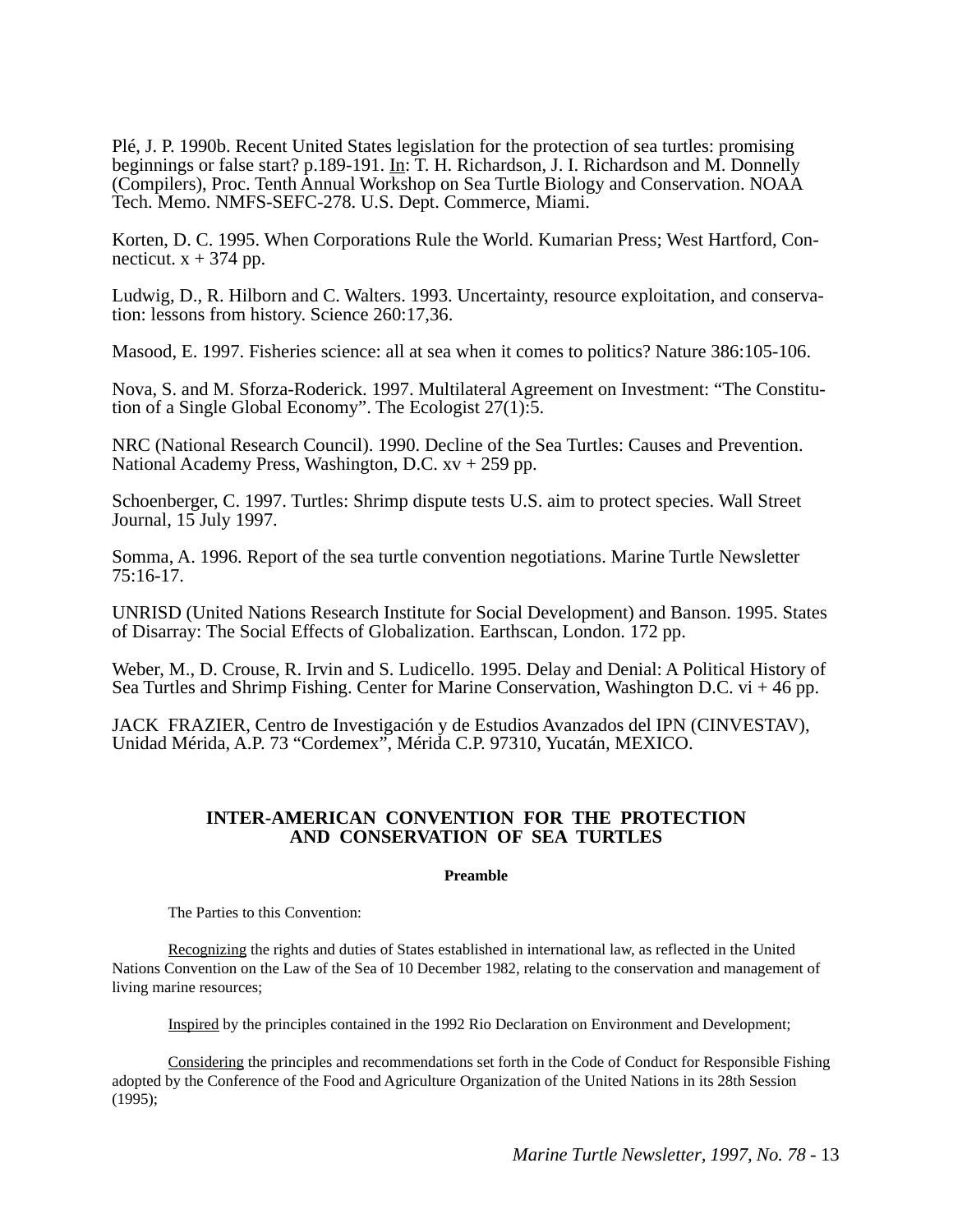Recalling that Agenda 21, adopted by the United Nations Conference on Environment and Development, recognizes the need to protect and restore endangered marine species and to conserve their habitats;

Understanding that, in accordance with the best available scientific evidence, species of sea turtles in the Americas are threatened or endangered, and that some of these species may face imminent risk of extinction;

Acknowledging the importance of having the States in the Americas adopt an agreement to address this situation through an instrument that also facilitates the participation of States from other regions interested in the worldwide protection and conservation of sea turtles, taking into account the widely migratory nature of these species;

Recognizing that sea turtles are subject to capture, injury or mortality as a direct or indirect result of human-related activities;

Considering that coastal zone management measures are indispensable for protecting populations of sea turtles and their habitats;

Recognizing the individual environmental, socio-economic and cultural conditions in the States in the Americas;

Recognizing that sea turtles migrate widely throughout marine areas and that their protection and conservation require cooperation and coordination among States within the range of such species;

Recognizing also the programs and activities that certain States are currently carrying out for the protection and conservation of sea turtles and their habitats;

Desiring to establish, through this Convention, appropriate measures for the protection and conservation of sea turtles throughout their range in the Americas, as well as their habitats;

Have agreed as follows:

#### **Article I: Definitions**

For the purposes of this Convention:

1. "Sea turtle" means any of the species listed in Annex I.

2. "Sea turtle habitats" means all those aquatic and terrestrial environments which sea turtles use at any stage of their life cycles.

3. "Parties" means States which have consented to be bound by this Convention and for which this Convention is in force.

4. "States in the Americas" means the States of North, Central and South America and the Caribbean Sea, as well as other States that have continental or insular territories in this region.

#### **Article II: Objective**

The objective of this Convention is to promote the protection, conservation and recovery of sea turtle populations and of the habitats on which they depend, based on the best available scientific evidence, taking into account the environmental, socio-economic and cultural characteristics of the Parties.

#### **Article III: Area of Application of the Convention**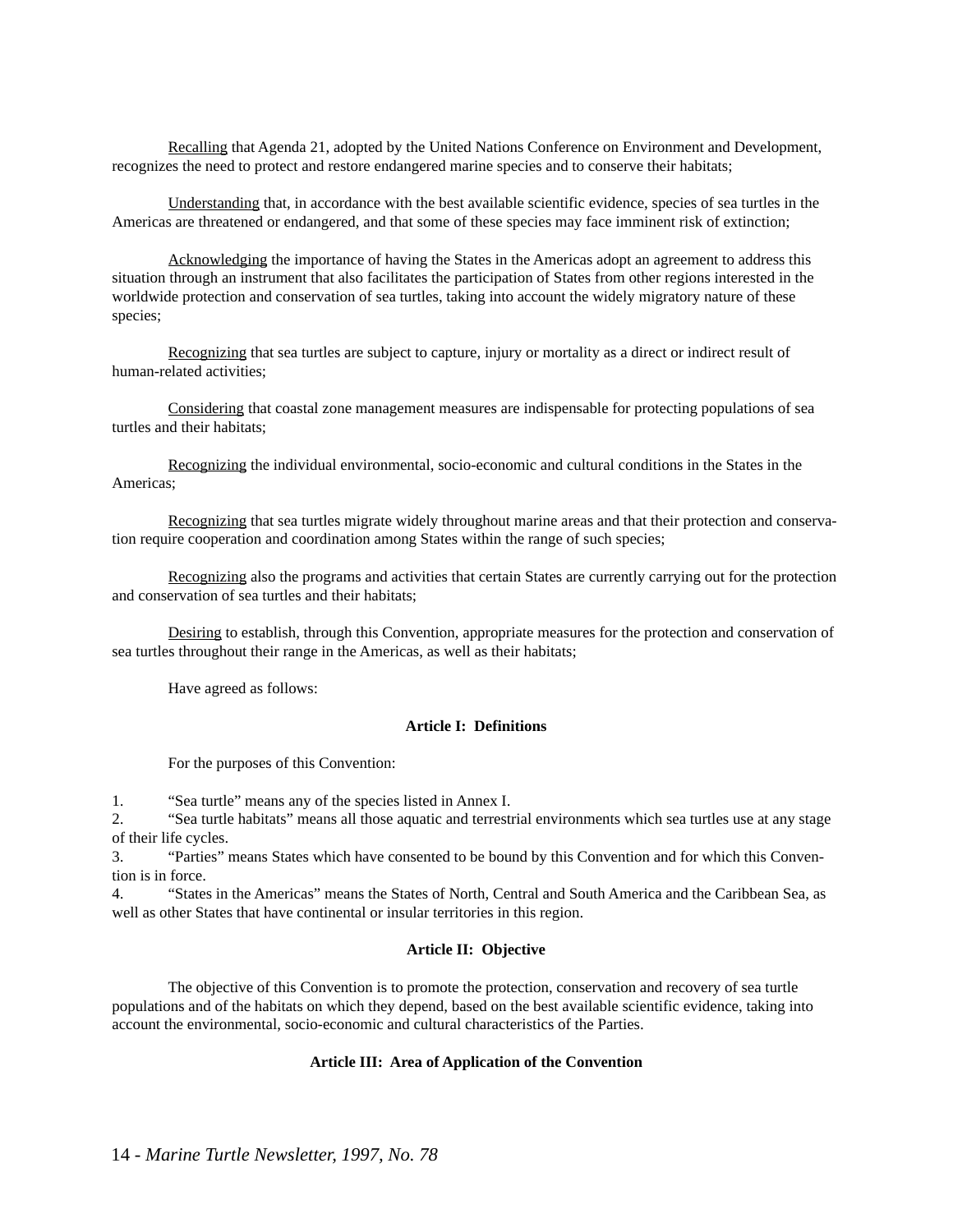The area of application of this Convention (the Convention Area) comprises the land territory in the Americas of each of the Parties, as well as the maritime areas of the Atlantic Ocean, the Caribbean Sea and the Pacific Ocean, with respect to which each of the Parties exercises sovereignty, sovereign rights or jurisdiction over living marine resources in accordance with international law, as reflected in the United Nations Convention on the Law of the Sea.

#### **Article IV: Measures**

1. Each Party shall take appropriate and necessary measures, in accordance with international law and on the basis of the best available scientific evidence, for the protection, conservation and recovery of sea turtle populations and their habitats:

- a. In its land territory and in maritime areas with respect to which it exercises sovereignty, sovereign rights or jurisdiction included within the Convention Area; and
- b. Notwithstanding Article III, with respect to vessels on the high seas that are authorized to fly its flag.

#### 2. Such measures shall include:

- a. The prohibition of the intentional capture, retention or killing of, and domestic trade in, sea turtles, their eggs, parts or products;
- b. Compliance with the obligations established under the Convention on International Trade in Endan gered Species of Wild Fauna and Flora relating to sea turtles, their eggs, parts or products;
- c. To the extent practicable, the restriction of human activities that could seriously affect sea turtles, especially during the periods of reproduction, nesting and migration;
- d. The protection, conservation and, if necessary, the restoration of sea turtle habitats and nesting areas, as well as the establishment of necessary restrictions on the use of such zones, including the designa tion of protected areas, as provided in Annex II;
- e. The promotion of scientific research relating to sea turtles and their habitats, as well as to other relevant matters that will provide reliable information useful for the adoption of the measures referred to in this Article;
- f. The promotion of efforts to enhance sea turtle populations, including research into the experimental reproduction, raising and reintroduction of sea turtles into their habitats in order to determine the feasibility of these practices to increase populations, without putting sea turtles at risk;
- g. The promotion of environmental education and dissemination of information in an effort to encourage the participation of government institutions, nongovernmental organizations and the general public of each State, especially those communities that are involved in the protection, conservation and recovery of sea turtle populations and their habitats;
- h. The reduction, to the greatest extent practicable, of the incidental capture, retention, harm or mortality of sea turtles in the course of fishing activities, through the appropriate regulation of such activities, as well as the development, improvement and use of appropriate gear, devices or techniques, includ ing the use of turtle excluder devices (TEDs) pursuant to the provisions of Annex III, and the corre sponding training, in keeping with the principle of the sustainable use of fisheries resources; and
- i. Any other measure, in accordance with international law, which the Parties deem appropriate to achieve the objective of this Convention.
- 3. With respect to such measures:
	- a. Each Party may allow exceptions to Paragraph 2(a) to satisfy economic subsistence needs of traditional communities, taking into account the recommendations of the Consultative Committee established pursuant to Article VII, provided that such exceptions do not undermine efforts to achieve the objective of this Convention. In making its recommendations, the Consultative Committee shall consider,*inter alia*, the status of the sea turtle populations in question, the views of any Party regard-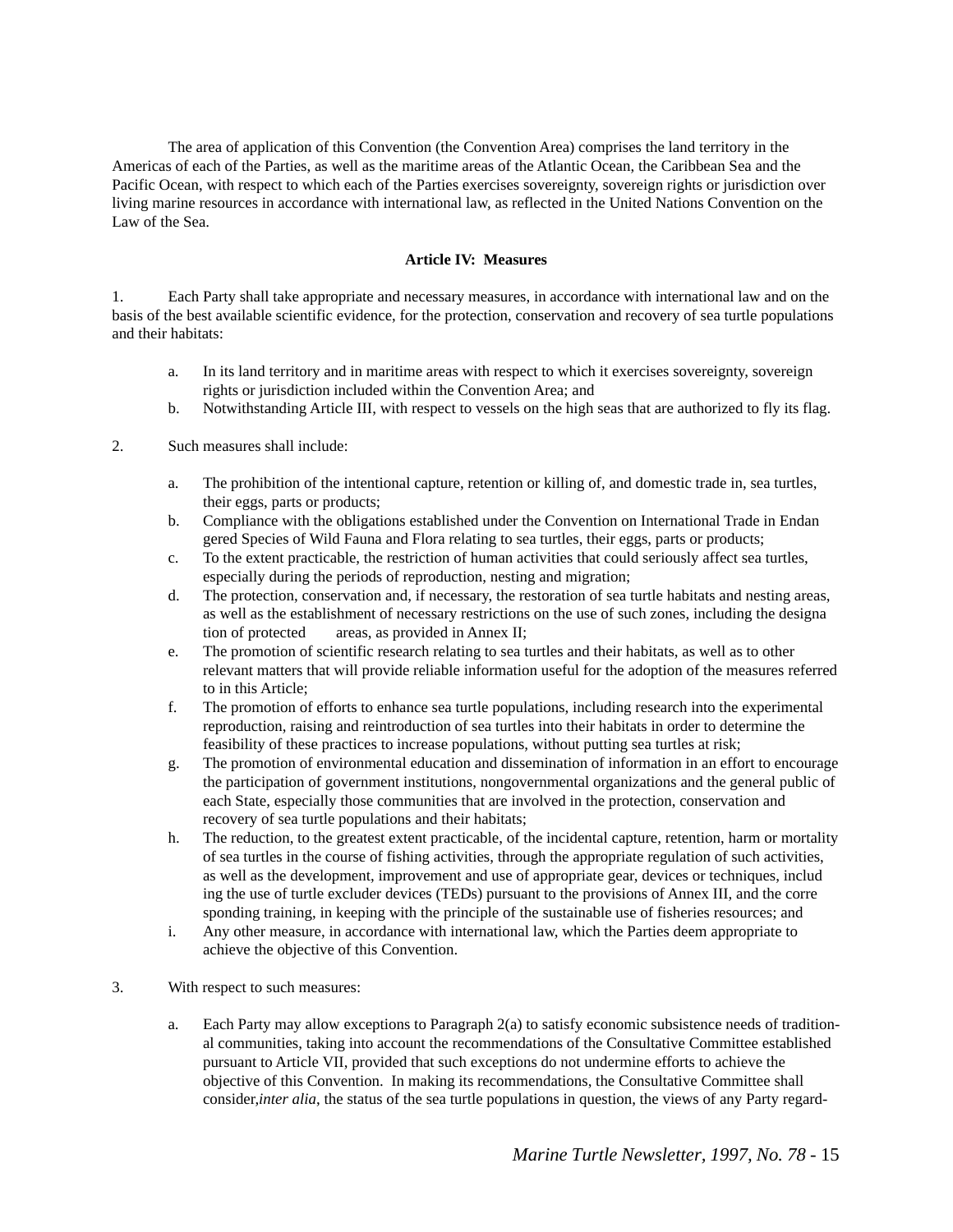ing such populations, impacts on such populations on a regional level, and methods used to take the eggs or turtles to cover such needs.

- b. A Party allowing such an exception shall:
	- i) establish a management program that includes limits on levels of intentional taking; and
	- ii) include in its Annual Report, referred to in Article XI, information concerning its management program.
- c. Parties may establish, by mutual agreement, bilateral, subregional or regional management plans.
- d. The Parties may, by consensus, approve exceptions to the measures set forth in paragraph 2(c)-(i) to account for circumstances warranting special consideration, provided that such exceptions do not undermine the objective of this Convention.

4. When an emergency situation is identified that undermines efforts to achieve the objective of this Convention and that requires collective action, the Parties shall consider the adoption of appropriate and adequate measures to address the situation. These measures shall be of a temporary nature and shall be based on the best available scientific evidence.

## **Article V: Meetings of the Parties**

1. For the first three years following the entry into force of this Convention, the Parties shall hold an ordinary meeting at least once per year to consider matters pertaining to the implementation of the provisions of this Convention. Following that, the Parties shall hold ordinary meetings at least once every two years.

2. The Parties may also hold extraordinary meetings when deemed necessary. These meetings shall be convened at the request of any Party, provided that such request is supported by a majority of the Parties.

- 3. At such meetings, the Parties shall, among other things:
	- a. Evaluate compliance with the provisions of this Convention;
	- b. Examine the reports and consider the recommendations of the Consultative Committee and the Scientific Committee, established pursuant to Articles VII and VIII, regarding the implementation of this Convention;
	- c. Adopt such additional conservation and management measures as deemed appropriate to achieve the objective of this Convention. If the Parties consider it necessary, such measures may be included in an Annex to this convention;
	- d. Consider, and as necessary adopt, amendments to this Convention, in accordance with Article XXIV;
	- e. Review reports of the Secretariat, if established, relating to its budget and activities.

4. At their first meeting, the Parties shall adopt rules of procedure for meetings of the Parties as well as for meetings of the Consultative Committee and the Scientific Committee, and shall consider other matters relating to those committees.

5. Decisions reached at meetings of the Parties shall be adopted by consensus.

6. The Parties may invite other interested States, relevant international organizations, as well as the private sector, scientific institutions and nongovernmental organizations with recognized expertise in matters pertaining to this Convention to attend their meetings as observers and to participate in activities under this Convention.

#### **Article VI: Secretariat**

1. At their first meeting, the Parties shall consider the establishment of a Secretariat with the following functions: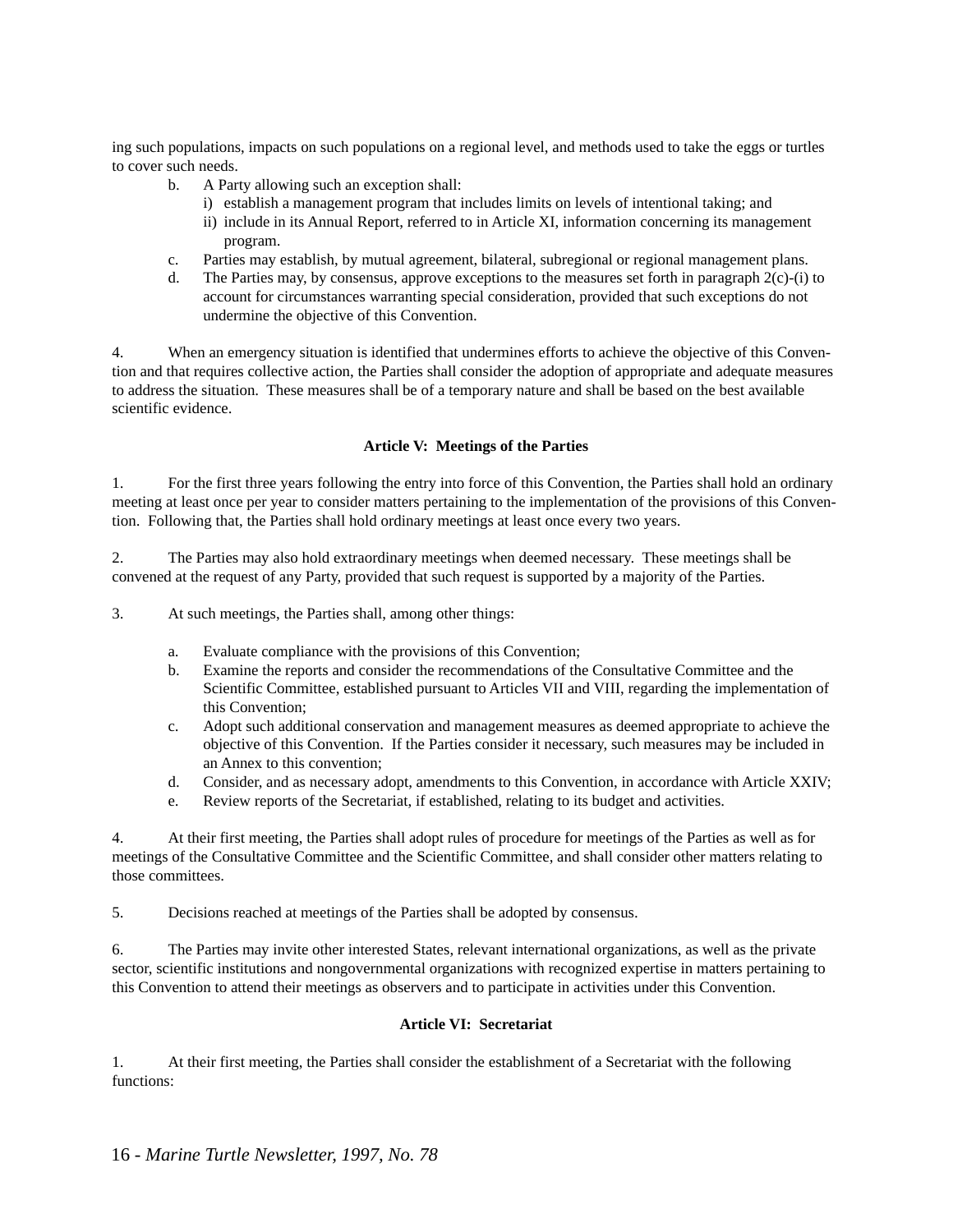- a. Providing assistance in convening and organizing the meetings specified in Article V;
- b. Receiving from the Parties the annual reports referred to in Article XI and placing them at the disposal of the other Parties and of the Consultative Committee and the Scientific Committee;
- c. Publishing and disseminating the recommendations and decisions adopted at the meetings of the Parties in accordance with rules of procedures adopted by the Parties;
- d. Disseminating and promoting the exchange of information and educational materials regarding efforts undertaken by the Parties to increase public awareness of the need to protect and conserve sea turtles and their habitats, while maintaining the economic profitability of diverse artisanal, commercial, and subsistence fishing operations, as well as the sustainable use of fisheries resources. This information shall concern, *inter alia*:

(i) environmental education and local community involvement; and

(ii) the results of research related to the protection and conservation of sea turtles and their habitats and the socio-economic and environmental effects of the measures adopted pursuant to this Conven tion;

- e. Seeking economic and technical resources to carry out research and to implement the measures adopted within the framework of this Convention; and
- f. Performing such other functions as the Parties may assign.

2. When deciding in this regard, the Parties shall consider the possibility of appointing the Secretariat from among competent international organizations that are willing and able to perform the functions provided for in this Article. The Parties shall determine the means of financing necessary to carry out the functions of the Secretariat.

# **Article VII: Consultative Committee**

1. At their first meeting, the Parties shall establish a Consultative Committee of Experts, hereinafter referred to as "the Consultative Committee", which shall be constituted as follows:

- a. Each Party may appoint one representative to the Consultative Committee, who may be accompanied at each meeting by advisors;
- b. The Parties shall also appoint, by consensus, three representatives with recognized expertise in matters pertaining to this Convention, from each of the following groups: (i) the scientific community; (ii) the private sector; and (iii)nongovernmental organizations.
- 2. The functions of the Consultative Committee shall be to:
	- a. Review and analyze the reports referred to in Article XI, and any other information relating to the protection and conservation of populations of sea turtles and their habitats;
	- b. Solicit from any Party additional relevant information relating to the implementation of the measures set forth in this Convention or adopted pursuant thereto;
	- c. Examine reports concerning the environmental, socio-economic and cultural impact on affected communities resulting from the measures set forth in this Convention or adopted Pursuant thereto;
	- d. Evaluate the efficiency of the different measures proposed to reduce the capture and incidental mortality of sea turtles, as well as the efficiency of different kinds of TEDs;
	- e. Present a report to the Parties on its work, including, as appropriate, recommendations on the adop tion of additional conservation and management measures to promote the objective of this Conven tion;
	- f. Consider reports of the Scientific Committee; and
	- g. Perform such other functions as the Parties may assign.

3. The Consultative Committee shall meet at least once a year for the first three years after the entry into force of the Convention, and after that in accordance with decisions made by the Parties.

4. The Parties may establish expert groups to advise the Consultative Committee.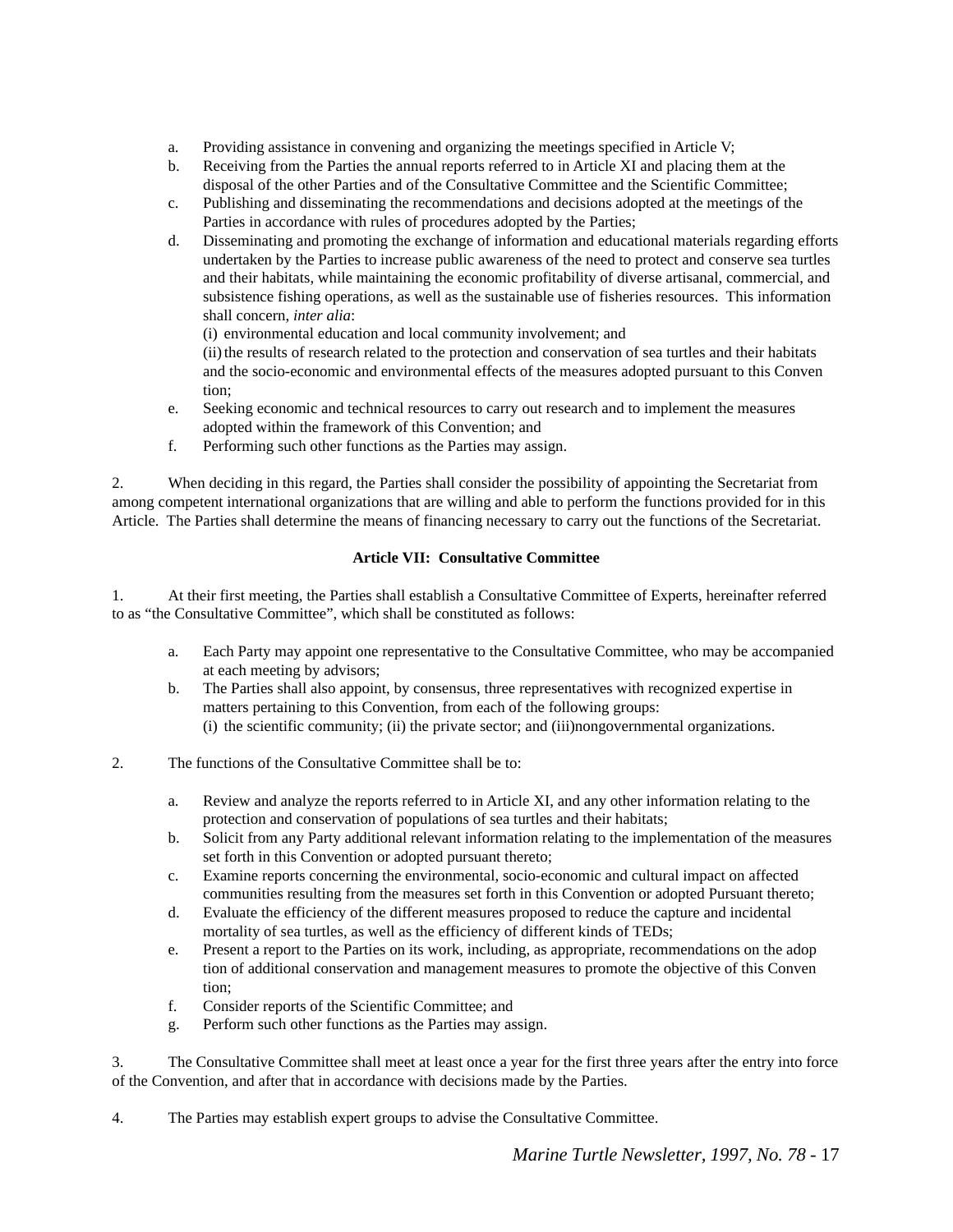#### **Article VIII: Scientific Committee**

1. At their first meeting, the Parties shall establish a Scientific Committee which shall be comprised of representatives designated by the Parties and which shall meet, preferably, prior to the meetings of the Consultative Committee.

- 2. The functions of the Scientific Committee shall be to:
	- a. Examine and, as appropriate, conduct research on sea turtles covered by this Convention, including research on their biology and population dynamics;
	- b. Evaluate the environmental impact on sea turtles and their habitats of activities such as fishing operations and the exploitation of marine resources, coastal development, dredging, pollution, clogging of estuaries and reef deterioration, among other things, as well as the potential impact of activities undertaken as a result of exceptions to the measures allowed in accordance with this Convention;
	- c. Analyze relevant research conducted by the Parties;
	- d. Formulate recommendations for the protection and conservation of sea turtles and their habitats;
	- e. Make recommendations on scientific and technical matters at the request of any Party regarding specific matters related to this Convention; and
	- f. Perform such other scientific functions as the Parties may assign.

#### **Article IX: Monitoring Programs**

1. During the year following the entry into force of this Convention, each Party shall establish, within its territory and in maritime areas with respect to which it exercises sovereignty, sovereign rights or jurisdiction, a program to ensure monitoring of the application of the measures to protect and conserve sea turtles and their habitats set forth in this Convention or adopted pursuant thereto.

2. The program referred to in the preceding paragraph shall include, where appropriate, mechanisms and arrangements for the participation by observers designated by each Party or by agreement among them in monitoring activities.

3. In implementing the program, each Party may act with the support or cooperation of other interested States and relevant international organizations, as well as nongovernmental organizations.

#### **Article X: Compliance**

Each Party shall ensure, within its territory and in maritime areas with respect to which it exercises sovereignty, sovereign rights or jurisdiction, effective compliance with measures to protect and conserve sea turtles and their habitats set forth in this Convention or adopted pursuant thereto.

#### **Article XI: Annual Reports**

1. Each Party shall prepare an annual report, in accordance with Annex IV, on the programs it has adopted to protect and conserve sea turtles and their habitats, as well as any program it may have adopted relating to the utilization of these species in accordance with Article IV(3).

2. Each Party shall provide, either directly or through the Secretariat, if established, its annual report to the other Parties and to the Consultative and Scientific Committees at least 30 days prior to the next ordinary meeting of the Parties and shall also make such annual reports available to other States or interested entities that so request.

#### **Article XII: International Cooperation**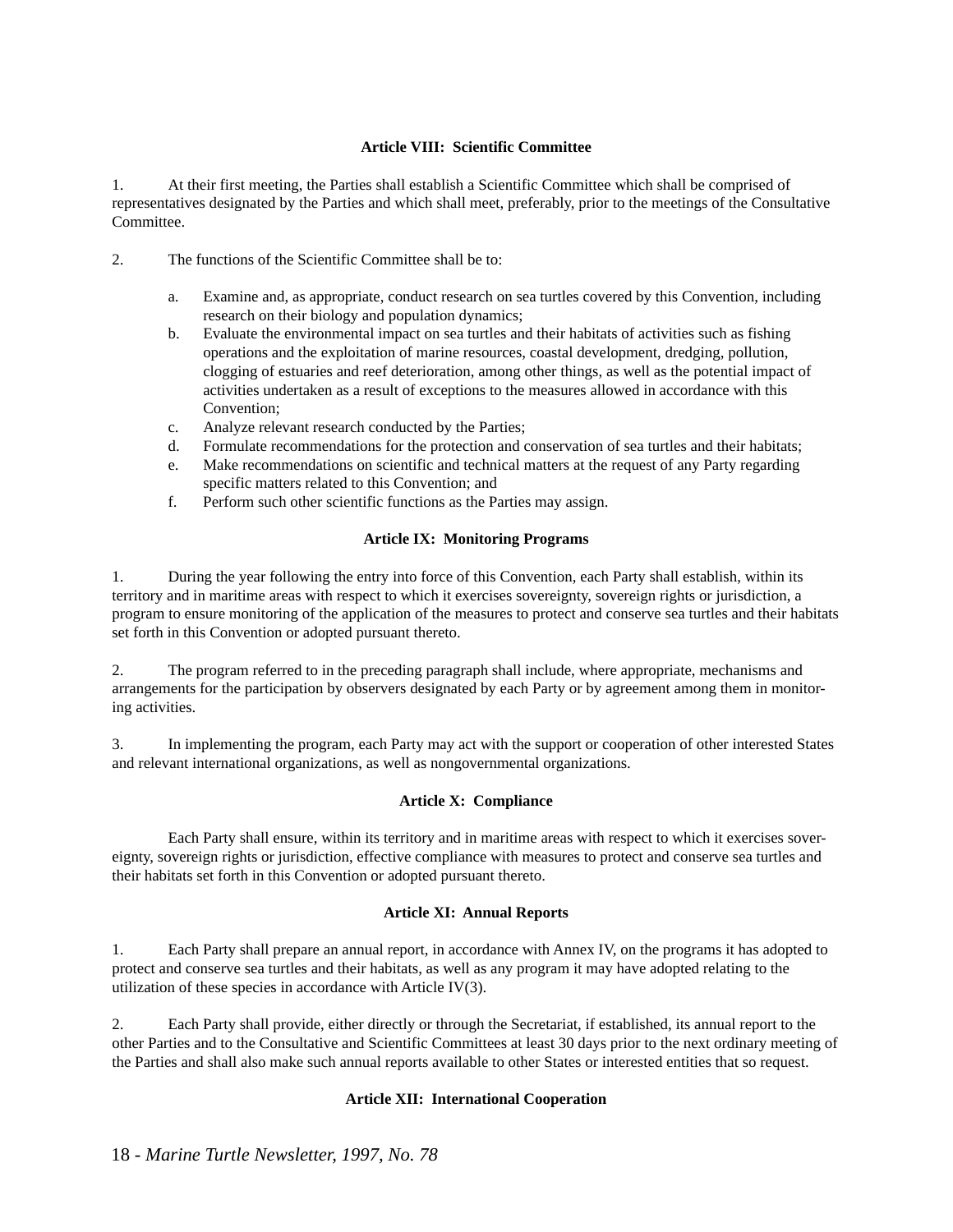1. The Parties shall promote bilateral and multilateral cooperative activities to further the objective of this Convention and, when they deem it appropriate, shall seek the support of relevant international organizations.

2. Such activities may include the training of advisors and educators; the exchange and training of technicians, sea turtle managers and researchers; the exchange of scientific information and educational materials; the development of joint research programs, studies, seminars and workshops; and other activities on which the Parties may agree.

3. The Parties shall cooperate to develop and to facilitate access to information and training regarding the use and transfer of environmentally sustainable technologies, consistent with the objective of this Convention. They shall also develop endogenous scientific and technological capabilities.

4. The Parties shall promote international cooperation in the development and improvement of fishing gear and techniques, taking into account the specific conditions of each region, in order to maintain the productivity of commercial fisheries and to ensure the protection, conservation and recovery of sea turtle populations.

5. The cooperative activities shall include rendering assistance, including technical assistance, to Parties that are developing States, in order to assist them in complying with their obligations under this Convention.

#### **Article XIII: Financial Resources**

1. At their first meeting, the Parties shall assess the need for and possibilities of obtaining financial resources, including the establishment of a special fund for purposes such as the following:

- a. Meeting the expenses that could be required for the potential establishment of the Secretariat, pursuant to Article VI;
- b. Assisting the Parties that are developing States in fulfilling their obligations under this Convention, including providing access to the technology deemed most appropriate.

#### **Article XIV: Coordination**

The Parties shall seek to coordinate their activities under this Convention with relevant international organizations, whether global, regional or subregional.

#### **Article XV: Trade Measures**

1. In implementing this Convention, the Parties shall act in accordance with the provisions of the Agreement establishing the World Trade Organization (WTO), as adopted at Marrakesh in 1994, including its annexes.

2. In particular, and with respect to the subject matter of this Convention, the Parties shall act in accordance with the provisions of the Agreement on Technical Barriers to Trade contained in Annex 1 of the WTO Agreement, as well as Article XI of the General Agreement on Tariffs and Trade of 1994.

3. The Parties shall endeavor to facilitate trade in fish and fishery products associated with this Convention, in accordance with their international obligations.

#### **Article XVI: Settlement of Disputes**

1. Any Party may consult with one or more other Parties about any dispute related to the interpretation or application of the provisions of this Convention to reach a solution satisfactory to all parties to the dispute as quickly as possible.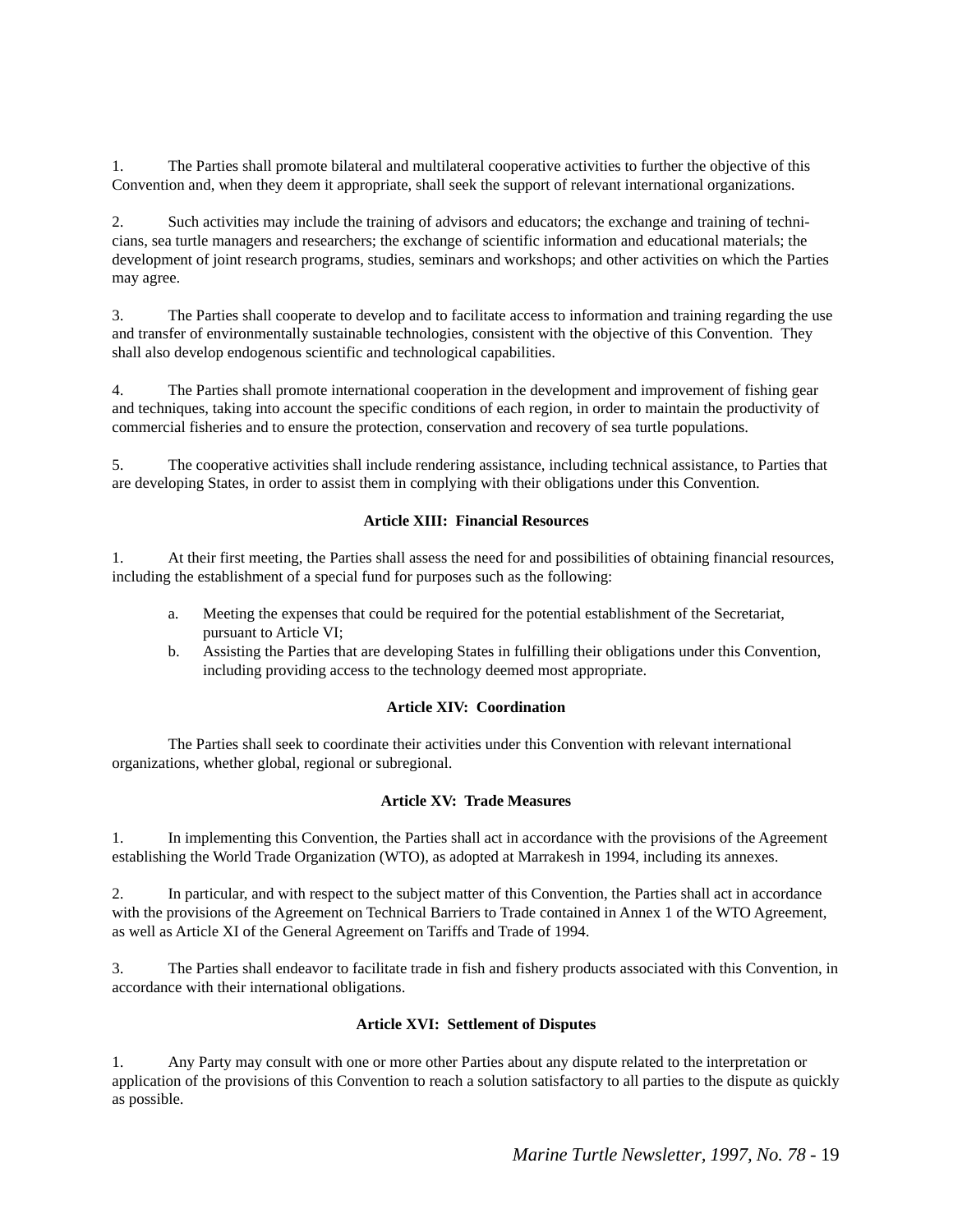2. If a dispute is not settled through such consultation within a reasonable period, the Parties in question shall consult among themselves as soon as possible in order to settle the dispute through any peaceful means they may decide upon in accordance with international law, including, where appropriate, those provided for in the United Nations convention on the Law of the Sea.

#### **Article XVII: Rights of the Parties**

1. No provision of this Convention may be interpreted in such a way as to prejudice or undermine the sovereignty, sovereign rights or jurisdiction exercised by any Party in accordance with international law

2. No provision of this Convention, nor measures or activities performed in its implementation, may be interpreted in such a way as to allow a Party to make a claim, or to exercise sovereignty, sovereign rights or jurisdiction in contravention of international law.

#### **Article XVIII: Implementation at the National Level**

Each Party shall adopt measures in its respective national laws for implementation of the provisions of this Convention and to ensure effective compliance by means of policies, plans and programs for the protection and conservation of sea turtles and their habitats.

#### **Article XIX: Non-Parties**

1. The Parties shall encourage:

- a. any eligible State to become party to this Convention;
- b. any other State to become party to a complementary protocol as envisioned in Article XX.

2. The Parties shall also encourage all States not Party to this Convention to adopt laws and regulations consistent with the provisions of this Convention.

#### **Article XX: Complementary Protocols**

In order to promote the protection and conservation of sea turtles outside the Convention Area where these species also exist, the Parties should negotiate with States that are not eligible to become party to this Convention a complementary protocol or protocols, consistent with the objective of this Convention, to which all interested States may become party.

#### **Article XXI: Signature and Ratification**

1. This Convention shall be open for signature at Caracas, Venezuela, by States in the Americas from December 1, 1996, until December 31, 1998.

2. This Convention is subject to ratification by the Signatories in accordance with their domestic laws and procedures. Instruments of ratification shall be deposited with the Government of Venezuela, which shall be the Depositary.

#### **Article XXII: Entry into Force and Accession**

1. This Convention shall enter into force ninety days after the date of deposit of the eighth instrument of ratification.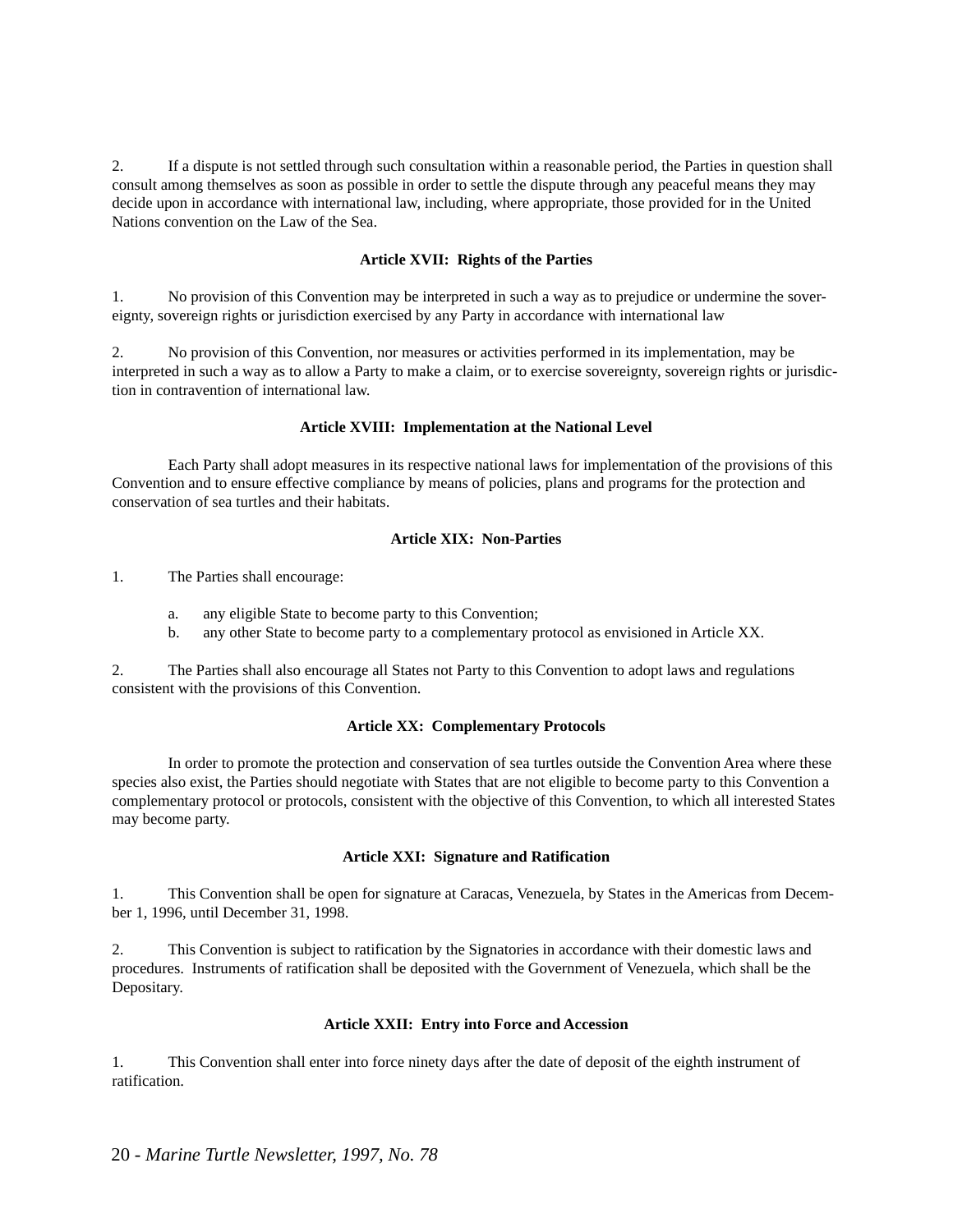2. After the Convention has entered into force, it shall be open for accession by States in the Americas. This Convention shall enter into force for any such State on the date of its deposit of an instrument of accession with the Depositary.

#### **Article XXIII: Reservations**

Signature and ratification of, or accession to this Convention may not be made subject to any reservation.

#### **Article XXIV: Amendments**

1. Any Party may propose an amendment to this Convention by providing the Depositary the text of a proposed amendment at least 60 days in advance of the next meeting of the Parties. The Depositary shall promptly circulate any amendment proposed to all the Parties.

2. Amendments to this Convention, adopted in accordance with the provisions of Article  $V(5)$ , shall enter into force when the Depositary has received instruments of ratification from all Parties.

#### **Article XXV: Withdrawal**

Any Party may withdraw from this Convention at any time after 12 months from the date on which this Convention entered into force with respect to that Party by giving written notice of withdrawal to the Depositary. The Depositary shall inform the other Parties of the withdrawal within 30 days of receipt of such notice. The withdrawal shall become effective six months after receipt of such notice.

#### **Article XXVI: Status of Annexes**

1. The Annexes to this Convention are an integral part hereof. All references to this Convention shall be understood as including its Annexes.

2. Unless the Parties decide otherwise, the Annexes to this Convention may be amended, by consensus, at any meeting of the Parties. Unless otherwise agreed, amendments to an Annex shall enter into force for all Parties one year after adoption.

#### **Article XXVII: Authentic Texts and Certified Copies**

1. The English, French, Portuguese, and Spanish texts of this Convention are equally authentic.

2. The original texts of this Convention shall be deposited with the Government of Venezuela, which shall send certified copies thereof to the Signatory States and to the Parties hereto, and to the Secretary General of the United Nations for registration and publication, pursuant to Article 102 of the Charter of United Nations.

In witness whereof, the undersigned, having been duly authorized by their respective governments, have signed this Convention.

Done at Caracas on this first day of December, 1996.

# **Annex I: Sea Turtles 2**

1. Caretta caretta (Linnaeus, 1758)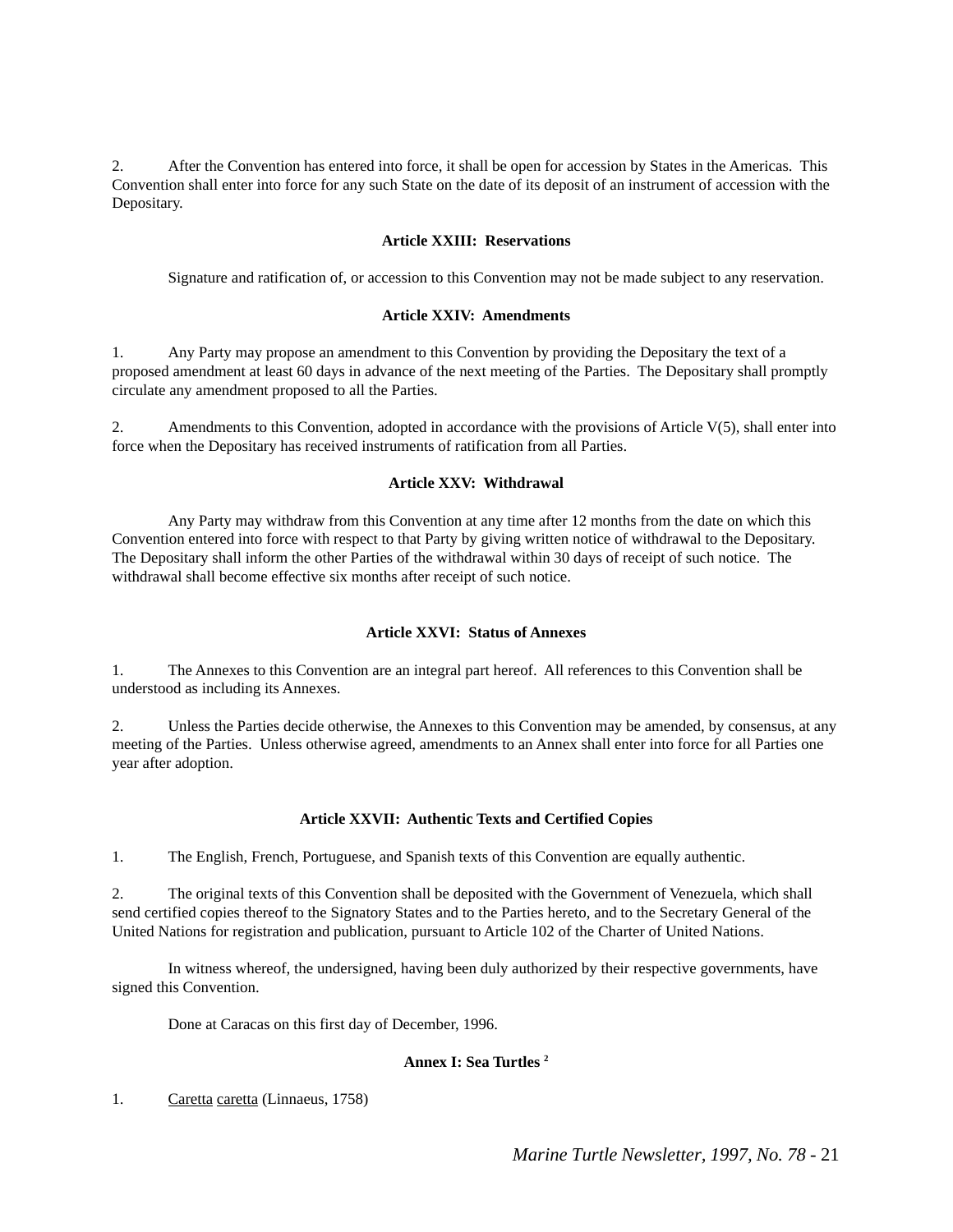Tortuga caguama, cabezuda, cahuama Loggerhead turtle Tortue caouanne Cabeçuda, mestiça

2. Chelonia mydas (Linnaeus, 1758), including populations of this species in the Eastern or American Pacific alternatively classified by specialists Chelonia mydas agassizii (Carr, 1952), or as Chelonia agassizii (Bocourt, 1868).

Tortuga blanca, aruana, verde Green sea turtle Tortue verte Tartaruga verde Soepschildpad, krapé

Common alternate names in the Eastern Pacific:

Tortuga prieta East Pacific green turtle, black turtle Tortue verte du Pacifique est

3. Dermochelys coriacea (Vandelli, 1761)

Tortuga la£d, gigante, de cuero Leatherback turtle Tortue luth Tartaruga gigante, de couro Lederschildpad, aitkanti

4. Eretmochelys imbricata (Linnaeus, 1766)

Tortuga de carey Hawksbill sea turtle Tortue caret, Karét Tartaruga de pente

5. Lepidochelys kempii (German, 1880)

Tortuga lora Kemp's ridley turtle Tortue de Kemp

6. Lepidochelys olivacea (Eschscholtz, 1829)

Tortuga golfina Olive ridley turtle Tortue oliv∞tre Tartaruga olive, Warana

\_\_\_\_\_\_\_\_\_\_\_\_\_\_\_\_\_\_\_\_\_\_\_\_\_\_

<sup>&</sup>lt;sup>2</sup> Due to a wide variety of common names, even within the same State, this list should not be considered exhaustive.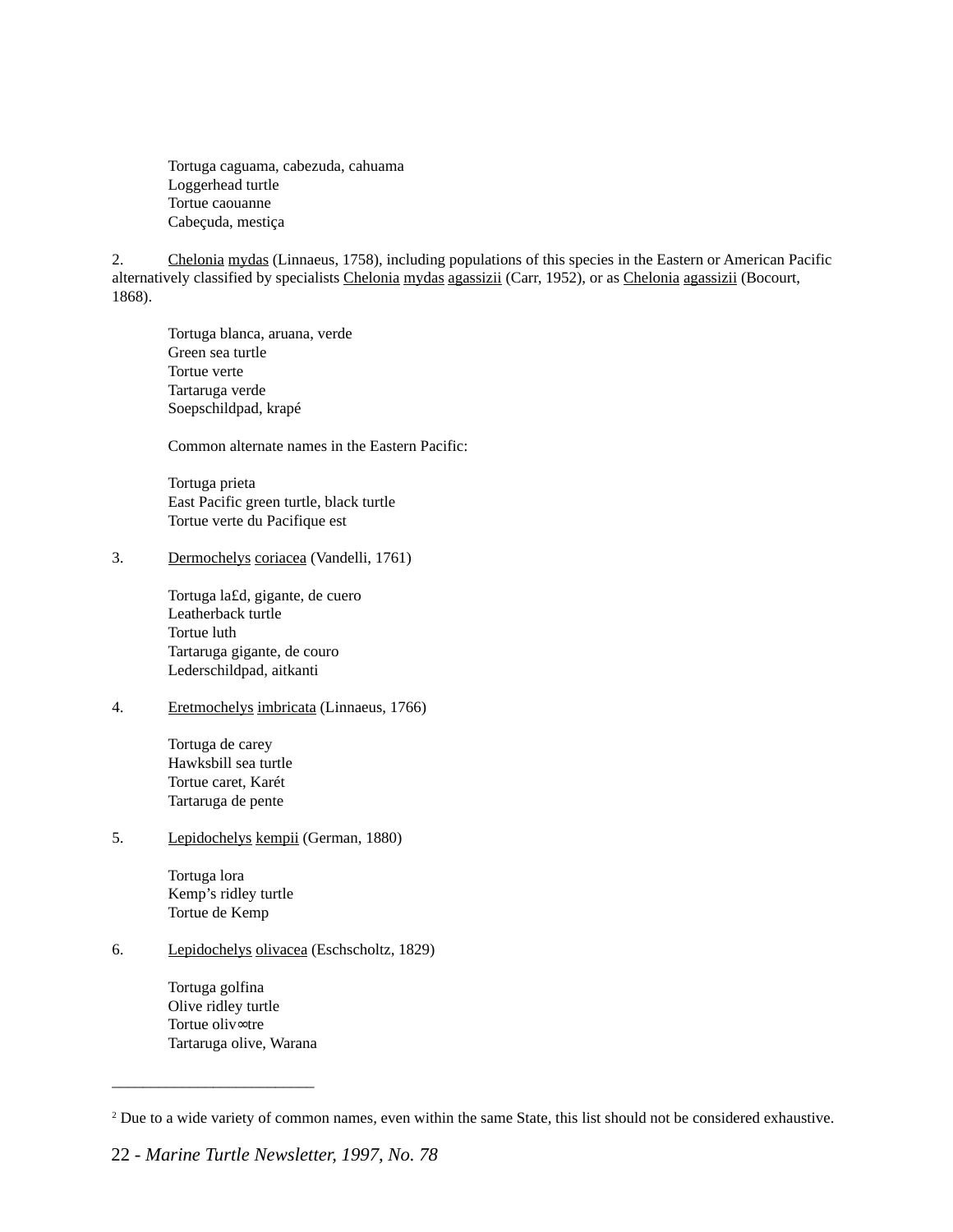#### **Annex II: Protection and Conservation of Sea Turtle Habitats**

Each Party shall consider and may adopt, as necessary and in accordance with its laws, regulations, policies, plans and programs, measures to protect and conserve sea turtle habitats within its territory and in maritime areas with respect to which it exercises sovereignty, sovereign rights or jurisdiction, such as:

1. Requiring assessments of the environmental impact of marine and coastal development activities that may affect sea turtle habitats, including: dredging of canals and estuaries; construction of sea walls, piers and marinas; extraction of raw materials; operation of aquaculture facilities; siting of industrial facilities; use of reefs; deposit of dredged materials and trash; and other related activities;

2. Managing and, when necessary, regulating the use of beaches and coastal dunes with respect to the location and design of buildings, the use of artificial lighting and the transit of vehicles in nesting areas;

3. Establishing protected areas and taking other measures to regulate the use of areas where sea turtles nest or regularly occur, including permanent or temporary closures, modification of fishing gear, and, to the greatest extent practicable, restrictions on vessel traffic.

#### **Annex III: Use of Turtle Excluder Devices**

1. "Shrimp trawl vessel" means any vessel used to catch shrimp species with trawl nets.

2. "Turtle Excluder Device" or "TED" means a device designed to increase the selectivity of shrimp trawl nets in order to reduce the incidental capture of sea turtles in shrimp fishing operations.

3. Each Party shall require shrimp trawl vessels subject to its jurisdiction that operate within the Convention Area to use recommended TEDs that are properly installed and functional.

4. Each Party, in accordance with the best available scientific evidence, may allow exceptions to use of TEDs as required in Paragraph 3 only in the following circumstances:

a. For shrimp trawl vessels whose nets are retrieved exclusively by manual rather than mechanical means, and shrimp vessels with trawl nets for which no TEDs have been developed. A Party allowing such exception shall adopt other measures to reduce the incidental mortality of sea turtles that are equally effective and that do not undermine efforts to achieve the objective of this Convention, such as limits on tow times, closed seasons and closed fishing areas where sea turtles occur.

- b. For shrimp trawl vessels:
	- (i) exclusively using other trawl gear that has been demonstrated not to pose a risk of incidental mortality of sea turtles; or
	- (ii) operating under conditions where there is no likelihood of interaction with sea turtles;

Provided that the Party allowing such exception provides to the other Parties, either directly or through the Secretariat, if established, documented scientific evidence demonstrating the lack of such risk or likelihood;

- c. For shrimp trawl vessels conducting scientific research under a program approved by the Party;
- d. Where the presence of algae, seaweed, debris, or other special conditions, temporary or permanent, make the use of TEDs impracticable in a specific area, provided that:
	- (i) a Party allowing this exception shall adopt other measures to protect sea turtles in the area in question, such as limits on tow times;
	- (ii) only in extraordinary emergency situations of a temporary nature may a Party allow this exception to apply to more than a small number of the vessels subject to its jurisdiction that would otherwise be required to use TEDs pursuant to this Annex;

*Marine Turtle Newsletter, 1997, No. 78 -* 23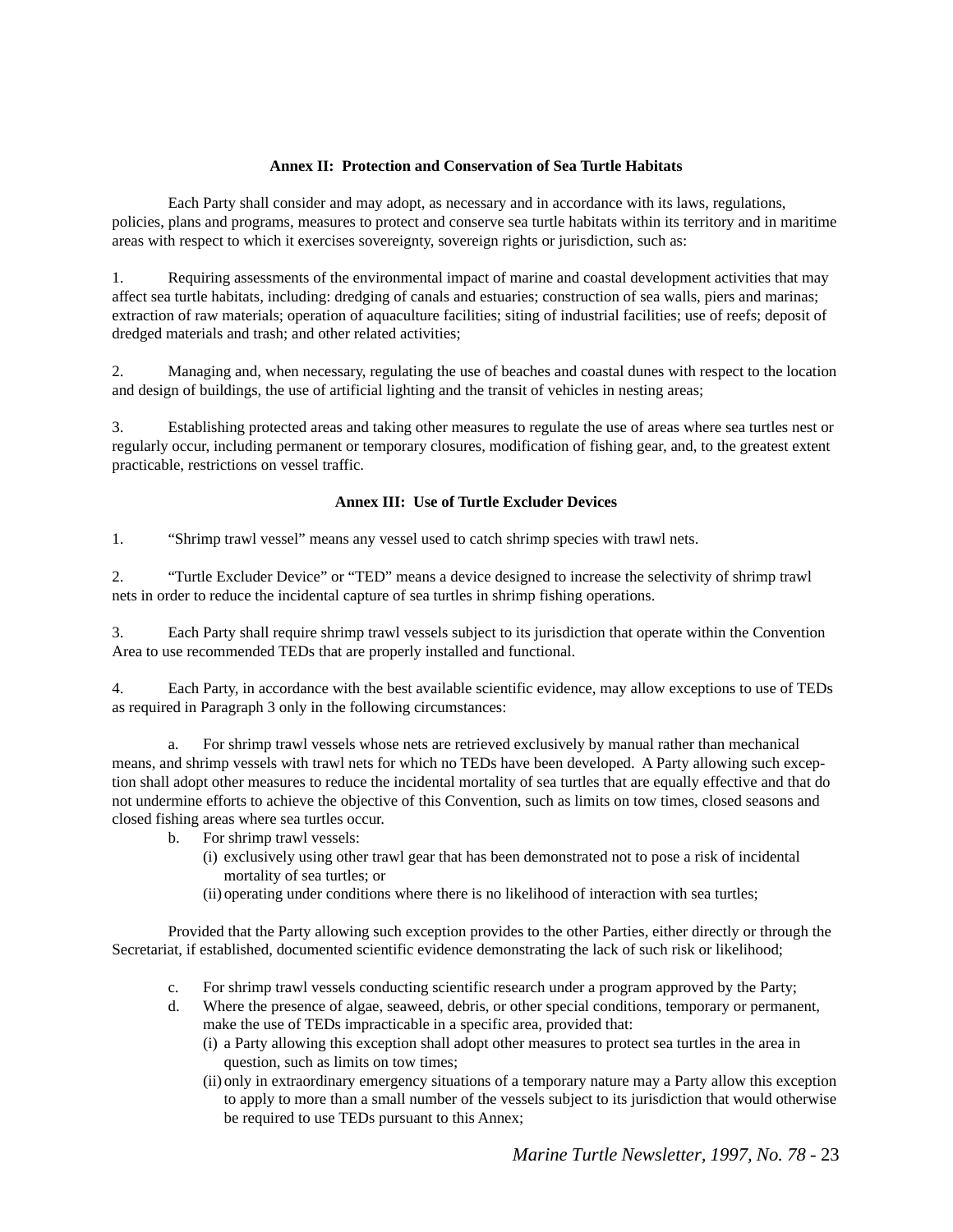(iii) a Party allowing this exception shall provide to the other Parties, either directly or through the Secretariat, if established, information concerning the special conditions and the number of shrimp trawl vessels operating in the area in question.

5. Any Party may comment upon information provided by any other Party pursuant to Paragraph 4. Where appropriate, the Parties shall seek guidance from the Consultative Committee and the Scientific Committee to resolve differences of view. If the Consultative Committee so recommends, and the Parties agree, a Party that has allowed an exception pursuant to Paragraph 4 shall reconsider the allowance or extent of such an exception.

6. The Parties may, by consensus, approve other exceptions to the use of TEDs as required in Paragraph 3, in accordance with the best available scientific evidence and based on recommendations of the Consultative Committee and the Scientific Committee, to account for circumstances warranting special consideration, provided that such exceptions do not undermine efforts to achieve the objective of this Convention.

7. For the purposes of this Convention:

- a. Recommended TEDs shall be those TEDs determined by the Parties, with advice from the Consulta tive Committee, to reduce the incidental capture of sea turtles in shrimp trawl fishing operations to the greatest extent practicable;
- b. At their first meeting, the Parties shall develop an initial list of recommended TEDs, which they may modify at subsequent meetings;
- c. Until the first meeting of the Parties, each Party shall determine, in accordance with its laws and regulations, which TEDs to require for use by shrimp trawl vessels subject to its jurisdiction in order to reduce the incidental capture of sea turtles in shrimp trawl fishing operations to the greatest extent practicable, based on consultations with other Parties.

8. At the request of any other Party or of the Consultative Committee or the Scientific Committee, each Party shall provide, either directly or through the Secretariat, if established, scientific information relevant to the achievement of the objective of this Convention.

#### **Annex IV: Annual Reports**

The annual reports referred to in Article XI(1) shall include the following:

- a. A general description of the program to protect and conserve sea turtles and their habitats, including any laws or regulations adopted to achieve the objective of this Convention;
- b. Any pertinent new laws or regulations adopted during the preceding year;
- c. A summary of actions taken, and the results thereof, to implement measures for the protection and conservation of sea turtles and their habitats, such as: operation of turtle camps; improvement and development of new fishing gear to reduce incidental sea turtle capture and mortality; scientific research, including marking, migration, and repopulation studies; environmental education; programs to establish and manage protected areas; cooperative activities with other Parties; and any other activities designed to achieve the objective of this Convention;
- d. A summary of the actions taken to enforce its laws and regulations, including penalties imposed for violations;
- e. A detailed description of any exceptions allowed, in accordance with this Convention, during the preceding year, including monitoring and mitigation measures related to these exceptions, and, in particular, any relevant information on the number of turtles, nests, and eggs, as well as sea turtle habitats, affected by the allowance of these exceptions;
- f. Any other information the Party may deem relevant.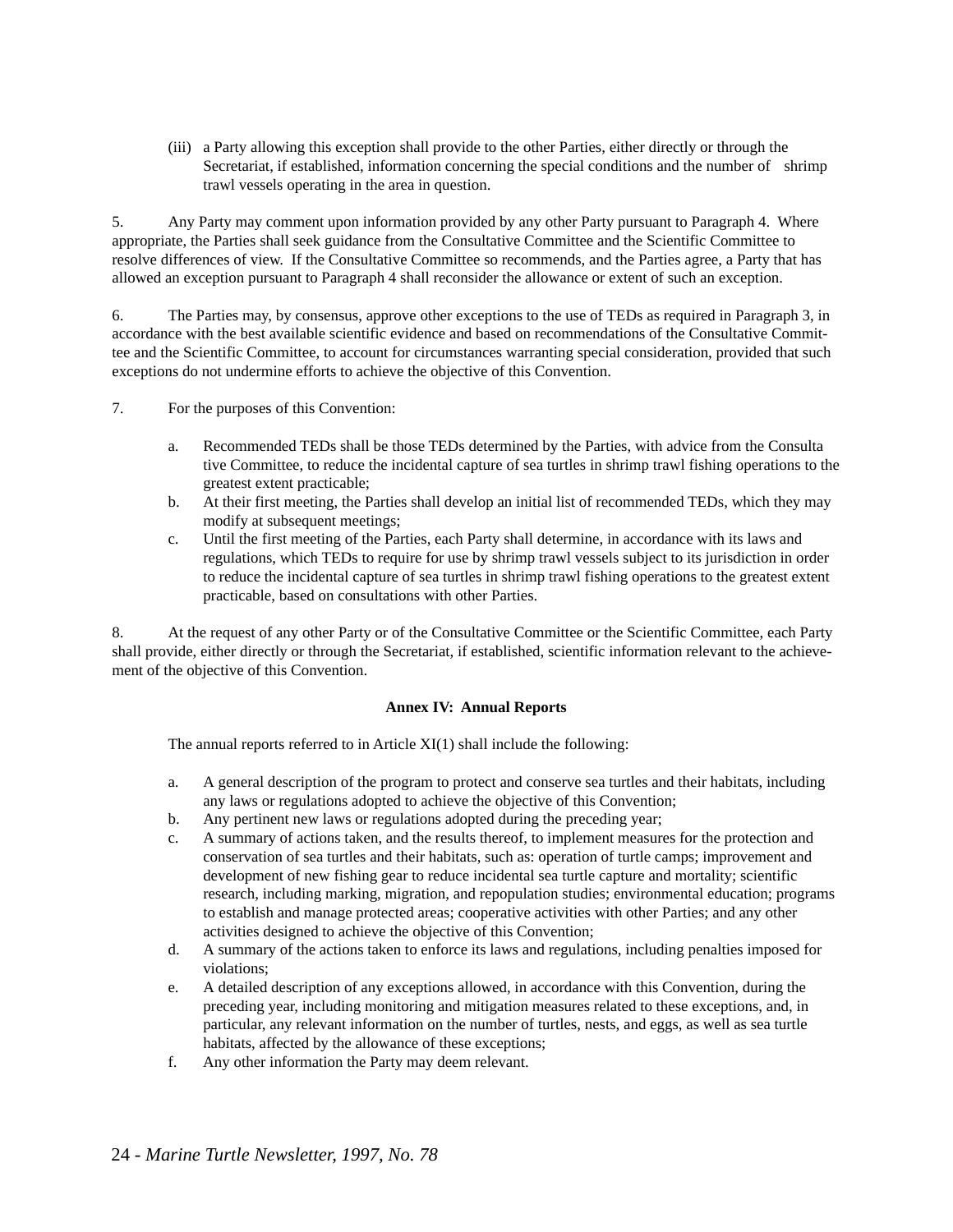# **18TH ANNUAL SYMPOSIUM ON SEA TURTLE BIOLOGY AND CONSERVATION**

The 18th Annual Symposium on Sea Turtle Biology and Conservation will take place on 3-7 March 1998 at El Cid Hotel in Mazatlan, Sinaloa, México. Your symposium hosts will be: Instituto de Ciencias del Mar y Limnología (UNAM); Facultad de Ciencias (UNAM), Universidad de Guadalajara (UdeG); Secretaría del Medio Ambiente, Recursos Naturales y Pesca (SEMARNAP); H. Ayuntamiento de Mazatlán; Comité Nacional para la Protección y Conservación de las Tortugas Marinas; Facultad Ciencias Marinas (UAS), and Acuario Mazatlán.

Registration will begin Tuesday, 3 March. Sessions will take place all day on 4-6 March and on the morning of 7 March. The Symposium plenary session will take place on Saturday, 7 March, followed by a meeting of the IUCN Marine Turtle Specialist Group. Prior to the Symposium, meetings of the Latin American Sea Turtle Specialists (28 February-3 March) and the Wider Caribbean Sea Turtle Conservation Network, WIDECAST (2-3 March) will take place as in years past. For more information on these meetings, contact Dr. Jack Frazier, CINVESTAV, A.P. 73 "Cordemex", Mérida C.P. 97310, Yucatán, México; fax: (52 99) 81 29 17, -19; email: frazier@kin.cieamer.conacyt.mx, or Dr. Karen Eckert, WIDECAST, 17218 Libertad Drive, San Diego, California 92127 USA; fax: (619) 451-6986; email: widecast@ix.netcom.com.

With regard to accommodations, please make your reservations directly with El Cid Hotel. Contact Mr. Einar Broden at tel: 1 (800) 525-1925, 1 (888) 733-7308; fax: (52 69) 14-13- 11; email: sales@elcid.com. Prices are US\$ 75+tax for Std Rooms (2 DB, w/o kitchenette) and US\$ 180+tax for Suites (2 QB, 1 sofa, 2 bathrooms, kitchenette). Book early!

The Announcement and Call for Papers has been issued over the internet (CTURTLE, email). Full documentation is available in the Symposium home page at http://ola.icmyl.unam. mx/tortugas and is also being sent out by mail and fax to past Symposium participants. For those not registered last year (and/or who are unable to access the home page), please request a copy of the Announcement and Call for Papers from Jane Provancha, Symposium Secretary (DYN - 2, Kennedy Space Center, Florida 32899, USA; tel: (407) 853-3281; fax: (407) 853-2939; email: provancj@bonsmtp.ksc.nasa.gov). Pre-registration can be sent by fax to Jane Provancha or using the electronic formats available in the home page. Send abstracts for oral or poster presentations to Lic. Laura Sarti, Program Coordinator (Depto. de Biología, Facultad de Ciencias, UNAM, Circuito Exterior, Ciudad Universitaria, México D.F. 04510; tel: (52 5) 622 -4918; fax: (52 5) 622-4828; email: lsm@hp.fciencias.unam.mx) or Dr. F. Alberto Abreu; fax: (52 69) 81-36- 96 or address below. Use of the electronic formats available in the home page is encouraged. Deadline for abstracts: 1 December 1997.

International air travel arrangements are being taken care by Don Laver at Don For Travel (c/o Regency Travel, 1075 Duval Street #19, Key West, Florida USA 33040; fax: (305) 294-3631; email: DonForTravel@compuserve.com). Please contact him for the best airfares!

Limited financial aid is available. Priority will be given to participants presenting a paper or poster, who have not participated at previous Symposia, and who can demonstrate the availability of matching funds. Send your applications for support to the member of the International Travel Committee who represents your region of residence. For the Eastern Caribbean, USA and Canada, contact Dr. Karen Eckert, Committee Chair (see WIDECAST, address above). For Central and South America, contact Dr. Jack Frazier (see CINVESTAV, address above). For Asia and the Pacific, contact Ms. Marydele Donnelly, IUCN/MTSG, 1725 De Sales Street NW (Ste 500), Washington D.C. 20036; fax: (202) 872-0619; email: mdonnelly@ cenmarine.com. For Europe and Africa, contact Dr. Brendan J. Godley, Div. Environmental and Evolutionary Biol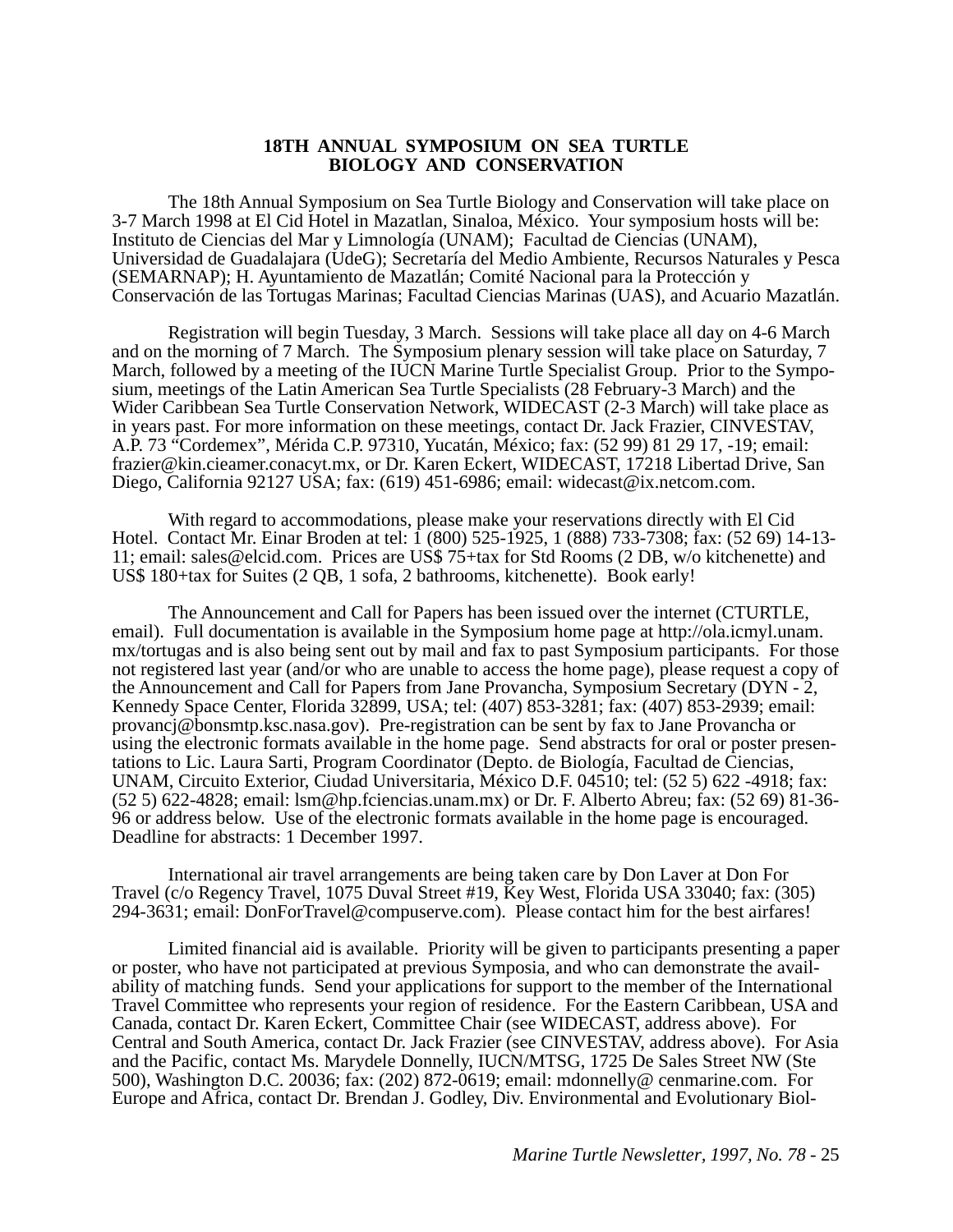ogy, Graham Kerr Building, University of Glasgow G12 8QQ, U.K.; fax: 44 (141) 330-5971; email: b.godley@udcf.gla.ac.uk. Students resident in México are eligible for travel grants; applications should be sent to Francisco de Asis Silva (UdeG), Centro de Ecología Costera, Gómez Farías 82, Apartado Postal 48-980, Melaque, Jalisco, México; fax: 52 (335) 56331; email: fasilva@costera.melaque.udg.mx. Deadline: 12 December 1997.

Last year, more than 700 participants from about 38 countries presented over 200 papers. This year we hope to beat that record! The central theme for the symposium is sea turtle conservation, and we hope to promote this goal through a multinational dialogue in which sea turtle scientists, managers and decision-makers from a broad range of backgrounds can listen, talk and offer their expertise and points of view. See you there!

F. ALBERTO ABREU GROBOIS, 1998 Sea Turtle Symposium President, Estacion Mazatlan, Instituto de Ciencias del Mar y Limnologia (UNAM), A.P. 811, Mazatlan, Sinaloa 82000 MEXICO; tel: (52 69) 85-28-45; fax: (52 69) 82-61-33; email: abreu@ola.icmyl.unam.mx

# **HURRICANE PAULINE DESTROYED 40 MILLION SEA TURTLE EGGS IN THE OAXACAN BEACH OF MAZUNTE**

The Mexican Center for Sea Turtles, unique in the world, was damaged [in October 1997] by Hurricane Pauline, although the worst damage was caused to the beaches where the chelonians arrive to lay their eggs. The Director of the Center, Javier Vasconcelos Perez, said in an interview that 90% of the Center's installations suffered some kind of damage. He pointed out that most of the buildings are now roofless. The Center's computer equipment is damaged, as are electrical installations, radio communication systems, and archives. Fortunately, the section of the aquarium that holds specimens of endangered sea turtles did not suffer any damage. "We will reestablish soon the attention given to the sea turtles", he said; although heavy damage was caused to the communities near the Center, help has been arriving. He said that the Secretary of Environment, Natural Resources and Fisheries (SEMARNAP) and the National Fisheries Institute (INP) promised to provide support to reestablish the Center.

Pauline affected almost the totality of the 806 thousand nests which had been registered this year. According to Javier Vasconcelos Perez, "the ecological damage is very severe, especially "La Escobilla" beach, which is considered one of the most important nesting beaches for the Pacific Ridley sea turtle in the world." He estimates that 50% of the nests were totally windblown by the hurricane; that is, 40 million eggs and 10 million hatchlings. There is hope that the adult population, which was not affected, will permit the recovery of the population. The nesting beaches which suffered the most damage are Chacahua, Llano Grande, Tierra Colorada, Morro Ayuta, Barra de la Cruz and La Escobilla.

"We expect the damage will be repaired in a natural way next year, but what had been accomplished with regards to the preservation of the species has been lost, so that it will be necessary to increase the vigilance in the nesting beaches," Javier Vasconcelos Perez said. He added, "The different species of turtles will have serious problems to nest in the future since the winds and rains "ate" the beaches and filled them with debris." Source: excerpted from *La Cronica*, 17 October 1997 (translation from the Spanish original was provided by Juan Carlos Cantu, TEYELIZ, A.C., MEXICO)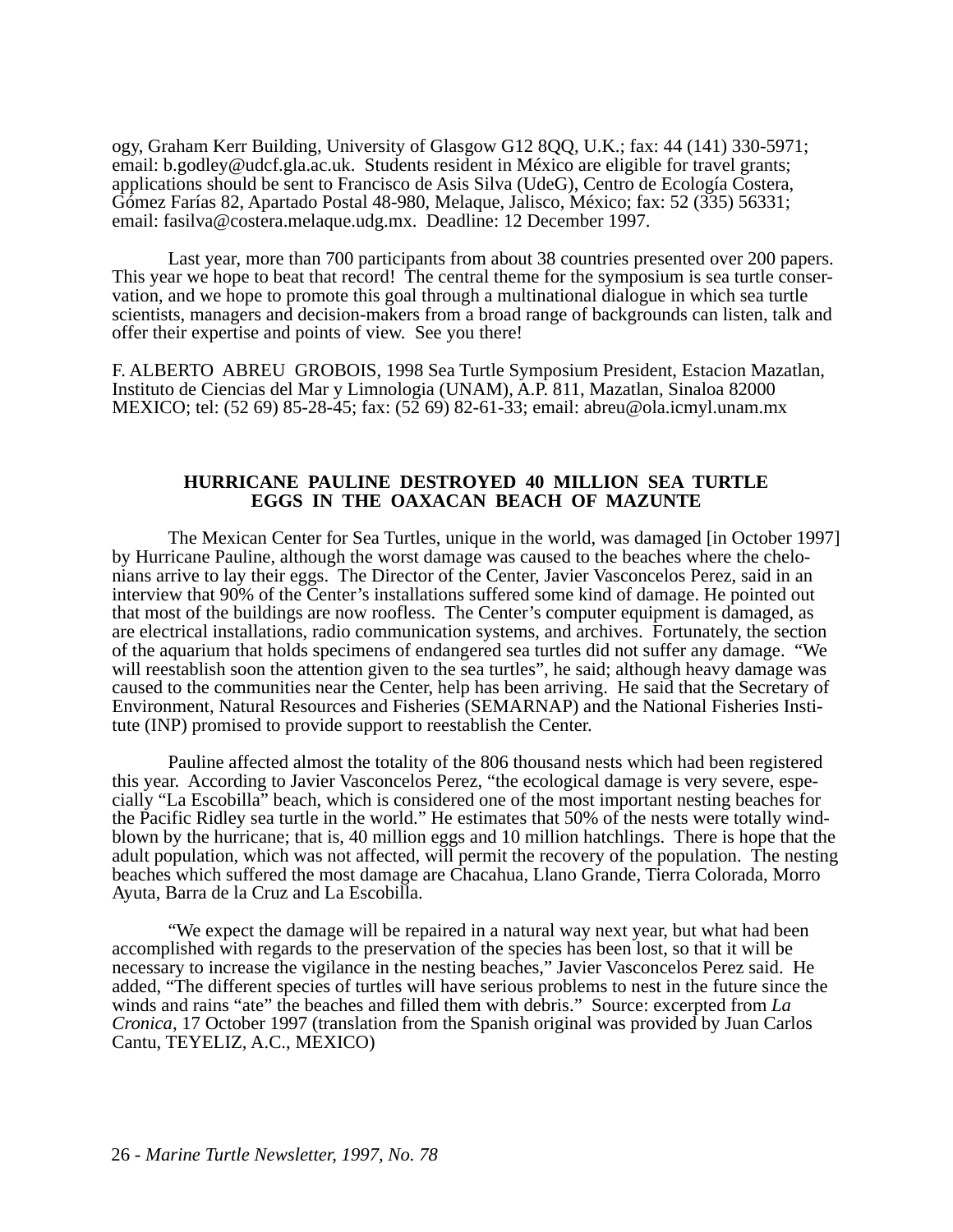# **THREE TURTLE CONSERVATION GROUPS WIN CONSERVATION PRIZE**

Three marine turtle conservation groups received the prestigious J. Paul Getty Wildlife Conservation Award in 1997. The \$50,000 prize — administered annually by World Wildlife Fund — is given for outstanding achievement in the conservation of wildlife and its habitats. This year's winners — Brazil's Fundaçao Pró-TAMAR, the Philippines' Pawikan Conservation Project, and Malaysia's Sabah Parks — have developed innovative approaches to protecting threatened turtles and their nesting habitats. "Through their multifaceted approaches, each of these groups have made marine turtle conservation part of the fabric of national life and national policy in their countries," said WWF President Kathryn Fuller. "This is the kind of effort necessary to ensure these magnificent creatures swim safely through the bottleneck of extinction into the next century."

Brazil's Fundaçao Pró-TAMAR (the Brazilian Marine Turtle Foundation) helped create a turtle conservation area that stretches along more than 600 miles of Brazilian coast, sheltering vital turtle breeding sites. The group hires fishermen who once poached eggs to help conserve them, works with residents to develop alternative income sources to poaching including nature tourism and handicraft production, and educates local communities about turtles' ecological value. The Philippines' Pawikan Conservation Project establishes turtle sanctuaries, and recently convened a symposium on marine turtle conservation that brought together sea turtle specialists from throughout Southeast Asia. Malaysia's Sabah Parks has released more than 4 million turtle hatchlings into the wild over the last 15 years and helped designate the nine islands of the Turtle Islands as a single protected unit. The group manages the 4,300-acre marine protected area known as Turtle Islands Park, which embraces three of the Turtle Islands.

The Getty Prize, which was created in 1974 by the late J. Paul Getty, will be split among the three turtle conservation groups, with \$25,000 going to the Brazilian project and \$12,500 going to each of the Asian turtle projects. Past winners include Dr. Jane Goodall, Sir Peter Scott, and the guards who protected Rwanda's mountain gorillas during the country's recent civil war. For more information, contact Gillian Haggerty, World Wildlife Fund, tel: (202) 778-9647, or visit the World Wildlife Fund web site, http://www.wwf.org/. Source: adapted from *Environmental News Network*.

# **RECENT PAPERS**

- BOWEN, B. W. and A. L. BASS. 1997. Movement of hawksbill turtles: what scale is relevant to conservation, and what scale is resolvable with mtDNA data? Chelonia Conservation and Biology 2:240-242. B. Bowen, Dept. Fish. Aquatic Sci., Univ. Florida, 7922 NW 71st Street, Gainesville, Florida 32653 USA.
- CAILLOUET, C. W., Jr., C. T. FONTAINE, T. D. WILLIAMS and S. A MANZELLA-TIRPAK. 1997. Early growth in weight of Kemp's ridley sea turtles (Lepidochelys kempii) in captivity. Gulf Research Reports 9(4):239-246. C. Caillouet, NMFS/SEFSC Galveston Lab, 4700 Avenue U, Galveston, Texas 77551-5997 USA.
- HECK, J., D. MacKENZIE, D. ROSTAL, K. MEDLER D. OWENS. 1997. Estrogen induction of plasma vitellogenin in the Kemp's ridley sea turtle (Lepidochelys kempi). Gen. Comp. Endocrinol. 107:280-288. D. MacKenzie, Dept. of Biology, Texas A&M Univ., College Station, Texas 77843-3258 USA.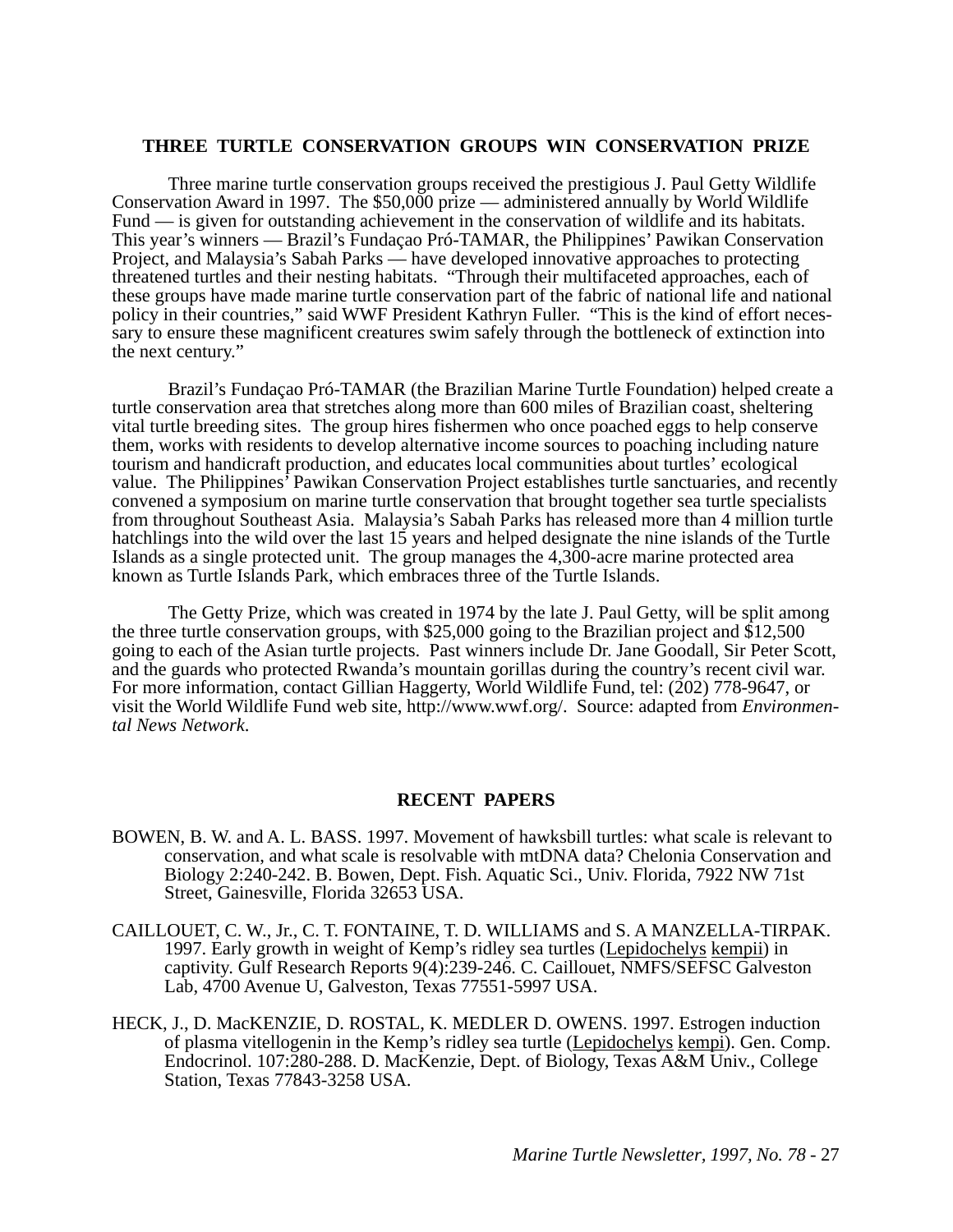- KAMEZAKI, N. and M. MATSUI. 1997. Allometry in the loggerhead turtle, Caretta caretta. Chelonian Conservation Biology 2(3):421-425. N. Kamezaki, Graduate School of Human and Environ. Studies, Kyoto Univ., Yoshida Nihonmatsucho, Sakyo, Kyoto 606-01 JA-PAN.
- KAMEZAKI, N. and M. MATSUI. 1997. A review of biological studies on sea turtles in Japan. Jap. J. Herpetol. 17(1):16-32. N. Kamezaki (as above).
- MARCOVALDI, M. A., M. H. GODFREY and N. MROSOVSKY. 1997. Estimating sex ratios of loggerhead turtles in Brazil from pivotal incubation durations. Can. J. Zool. 75:755- 770. M. Marcovaldi, Projeto TAMAR-IBAMA, Fundacao Pró-TAMAR, C.P. 2219, CEP 40210-970, Salvador, Bahia, BRAZIL.
- MOON, D. Y., D. MacKENZIE and D. OWENS. 1997. Simulated hibernation of sea turtles in the laboratory: I. Feeding, breathing frequency, blood pH, and blood gases. J. Exp. Zool. 278:372-380. D. Owens, Biology Dept., Texas A&M Univ., College Station, Texas 77843- 3258 USA.
- MORREALE, S. J. and V. J. BURKE. 1997. Conservation and Biology of Sea Turtles in the Northeastern United States, p.41-46. In: T. Tyning (Editor), Status and Conservation of Turtles of the Northeastern United States. Serpents Tale Natural History Book Distributors, Lanesboro, Minnesota. V. Burke, School of Natural Resources, Univ. Missouri, 112 Stephens Hall, Columbia, Missouri 65211 USA.
- MROSOVSKY, N. 1997. Movement of hawksbill turtles: a different perspective on the DNA data. Chelonia Conservation and Biology 2:438-439. N. Mrosovsky, Dept. Zoology, Univ. Toronto, Toronto, Ontario, M5S 3G5 CANADA.
- MROSOVSKY, N. 1997. A general strategy for conservation through use of sea turtles. J. Sustainable Use 1(1):42-46. N. Mrosovsky (as above).
- PLOTKIN, P. T., D. C. ROSTAL, R. A. BYLES and D. W. OWENS. 1977. Reproductive and Developmental Synchrony in Female Lepidochelys olivacea. J. Herpetology 31:17-22. P. Plotkin, Dept. Entomology and Applied Ecology, 248 Townsend Hall, Univ. Delaware, Newark, Delaware 19717-1303 USA.
- RENAUD, M. L., J. M. NANCE, E. SCOTT-DENTON and G. R. GITSCHLAG. 1997. Incidental capture of sea turtles in shrimp trawls with and without TEDs in U.S. Atlantic and Gulf Waters. Chelonian Conservation and Biology 2(3):425-427. M. Renaud, NOAA/ NMFS, 4700 Ave. U, Galveston, Texas 77550 USA.
- RESTER, J. and R. CONDREY. 1996. The occurrence of the hawksbill turtle, Eretmochelysimbricata, along the Louisiana coast. Gulf of Mexico Science 2:112-114. J. Rester, Coastal Fisheries Inst., Ctr. Wetland Resources, Louisiana State Univ., Baton Rouge, Louisiana 70803 USA.
- VAN DAM, R. P. and C. E. DIEZ. 1997. Surfacing behavior of the marine turtle, Eretmochelys imbricata. J. Herpetol. 31(2):313-316. R. Van Dam, Univ. Amsterdam, Inst. Systematics and Population Biology, P. O. Box 94766, 1090 GT Amsterdam, THE NETHERLANDS.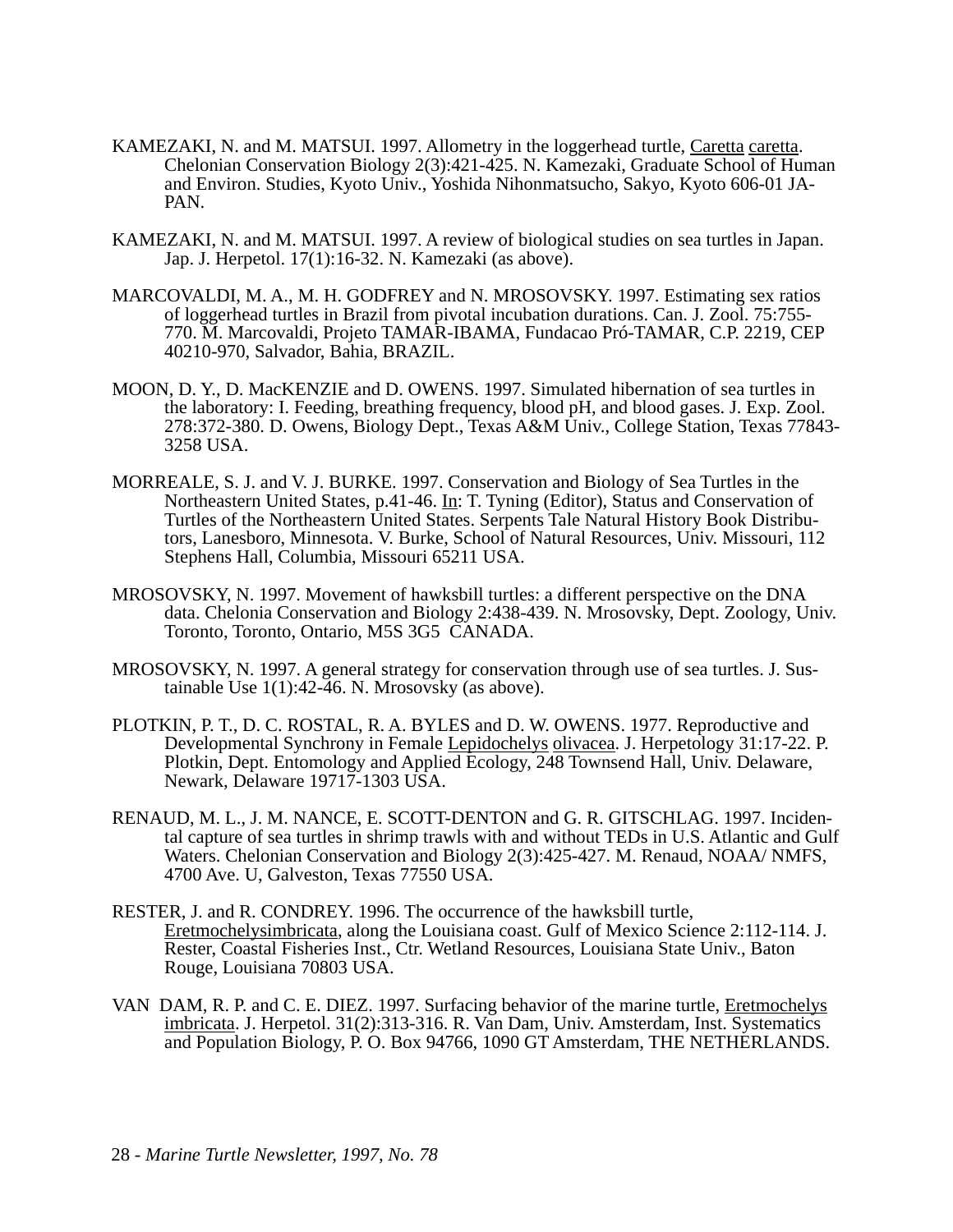- VAN DAM, R. P. and C. E. DIEZ. 1997. Diving behavior of immature hawksbill turtles(Eretmochelys imbricata) in a Caribbean reef habitat. Coral Reefs 16:133-138. R. Van Dam (as above).
- VAN DAM, R. P. and C. E. DIEZ. 1997. Predation by hawksbill turtles on sponges at Mona Island, Puerto Rico. Proc. 8th Intl. Coral Reef Symp. 2:1421-1426. R. Van Dam (as above).

# **THESES AND DISSERTATIONS**

- BARATA, PAULO CESAR ROSITO. 1996. Um Modelo para a Estimaçao do N£mero de Tartarugas Marinhas Desovando em uma Praia em uma Temporada. [A Model for the Estimation of the Annual Number of Sea Turtles Nesting on a Beach.] Ph.D. Dissertation, Inst. de Biologia da Univ. Estadual de Campinas, Brazil. Available from: Unicamp - Biblioteca Central - Comut, C.P. 6136 - Barao Geraldo, 13081-970 Campinas - SP, BRA-ZIL (email: bidsp@turing.unicamp.br). in Portuguese.
- CARTHY, RAYMOND RAOUL. 1996. The Role of the Eggshell and Nest Chamber in Loggerhead Turtle (Caretta caretta) Egg Incubation. Ph.D. Dissertation, University of Florida. [UMI, 300 N. Zeeb Road, Ann Arbor, Michigan 48106 USA; order no. GAX97-09214]
- KARAM M., SAMANTHA GABRIELA. 1997. Patrones de Sustitucion Nucleotidica de la Region de Control del DNA Mitocondrial de Tortugas Marinas. Thesis Biologa, Facultad de Ciencias, Univ. Nacional Autónoma de México. In Spanish.
- KICHLER, KRISTINA. 1996. Micosatellites and Conservation Genetics: Genetic Variability and Mating Behavior of the Kemp's Ridley Sea Turtle, Lepidochelys kempii. Master of Science Thesis, Texas A&M University.
- NELSON, DAVID ALLEN. 1996. Subadult Loggerhead Sea Turtle (Caretta caretta) Behavior in St. Mary's Entrance Channel, Georgia, United States. Ph.D. Dissertation, The College of William and Mary. [UMI, 300 N. Zeeb Road, Ann Arbor, Michigan 48106 USA; order no. GAX97-09103]
- PEARE, TIGERIN. 1996. The Conservation Genetics of Green Turtles (Chelonia mydas): Consequences of Philopatry and Mating Behavior. The Ohio State Univ. [UMI, 300 N. Zeeb Road, Ann Arbor, Michigan 48106 USA; order no. GAX97-10643]
- PENICK, DAVID NORMAN. 1996. Thermoregulatory Physiology of Leatherback (Dermochelys coriacea) and Green (Chelonia mydas) Sea Turtles. Ph.D. Dissertation, Drexel University. [UMI, 300 N. Zeeb Road, Ann Arbor, Michigan 48106 USA; order no. GAX96-39744]
- STEINTZ, MARY JULIE. 1996. The Effects of Beach Renourishment on the Nesting Behavior and Hatching Success of the Loggerhead Sea Turtle at Jupiter Island, Florida: A Seven Year Study. Master of Science Thesis, Florida Atlantic University. [UMI, 300 N. Zeeb Road, Ann Arbor, Michigan 48106 USA; order no. GAX13-78889]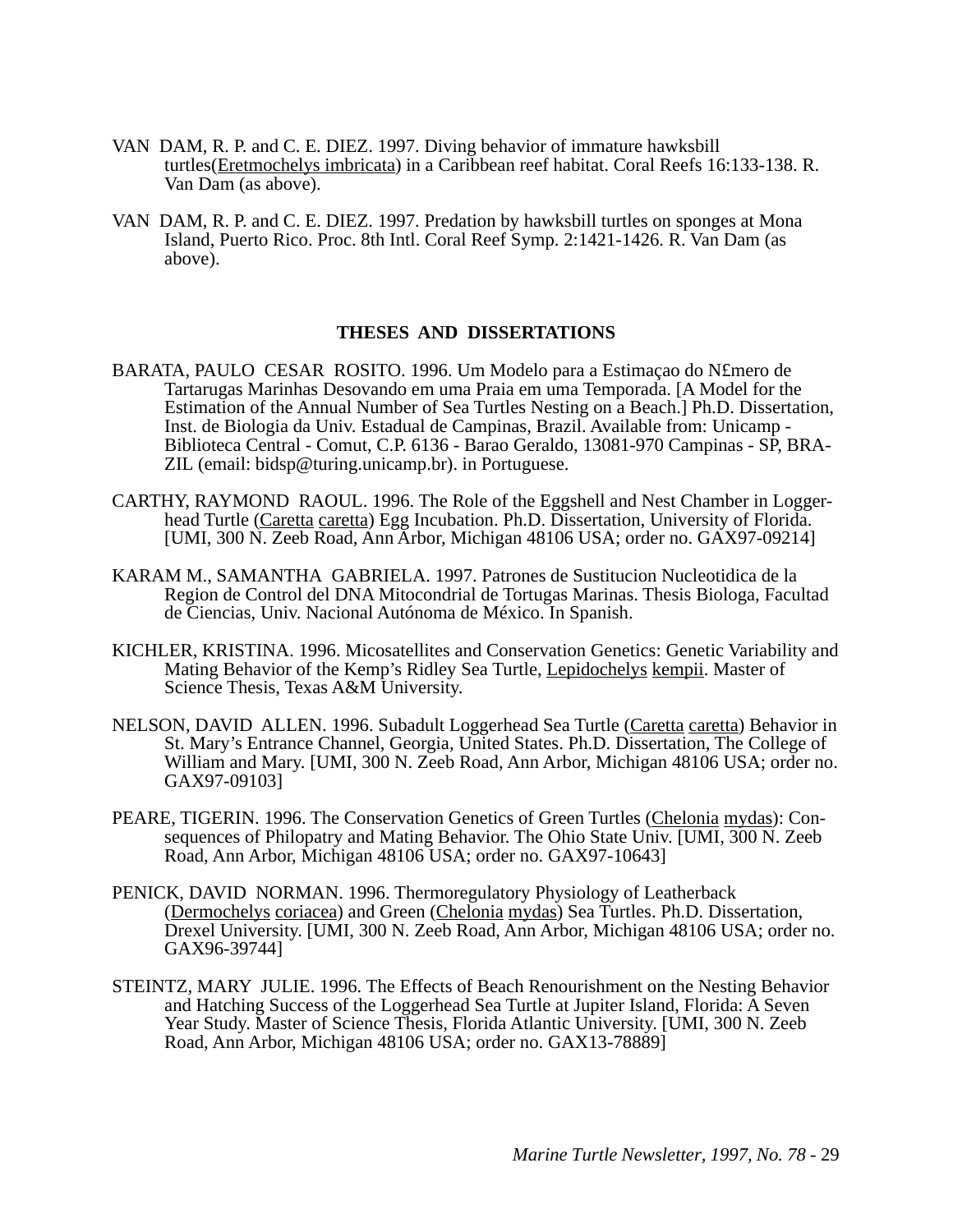VAN DAM, ROBERT P. 1997. Ecology of Hawksbill Turtles on Feeding Grounds at Mona and Monita Islands, Puerto Rico. Inst. Systematics and Population Biology, University of Amsterdam.

# **TECHNICAL REPORTS**

HIRTH, H. F. 1997. Synopsis of the Biological Data on the Green Turtle, Chelonia mydas (Linnaeus 1758). Biol. Rept. 97(1):1-120. U.S. Fish Wildl. Service. Available from: Leslie Dierauf, U.S. Fish Wildl. Service, P. O. Box 1306, Albuquerque, New Mexico 87103 USA.

#### **LEGAL BRIEFS**

PROPOSAL TO DOWNLIST HAWKSBILLS FAILS AT CITES — Cuba's proposal to downlist its hawksbill turtle (Eretmochelys imbricata) population from Appendix I to Appendix II was defeated [by the 10th Conference of Parties to CITES, Harare, Zimbabwe], primarily because of management difficulties presented by the species' highly migratory nature. Concerns were raised that it is impossible to distinguish and manage a separate national population without taking into account the species' conservation needs in other parts of its range. Although Cuba was recognized as having strong conservation measures, the parties decided that the prospect of opening tortoiseshell trade from Cuba could severely threaten hawksbills throughout the Caribbean region. Source: *TRAFFIC(USA)* 16(2):4.

\* \* \*

TURTLES PROTECTED IN MALAYSIA — The state of Pahang will join Terengganu, Malacca, Sabah and Sarawak, in Malaysia, in enforcing a ban on the sale and consumption of leatherback turtle (Dermochelys coriacea) eggs [starting] next year, according to an announcement to reporters gathered for a national seminar on turtles and terrapins in Cherating, Peninsular Malaysia. Under new fisheries rules, anyone caught in possession of the turtles' eggs could be fined up to RM1000 (US\$ 400), or gaoled for six months, while those harming the animals within five nautical miles of the beaches of Pahang without a permit from the State Fisheries Department will risk a RM2000 fine. Source: *New Straits Times* (Malaysia), 24 October 1996.

\* \* \*

TURTLES INCREASE IN TONGALAND — The population of loggerhead turtles, Caretta caretta, on the Tongaland [South Africa] coast has doubled over 30 years, from an average of 200 females per season to well over 400. The leatherback, Dermochelys coriacea, has also seen a population increase from 21 females to an average of about 80. The sea turtle programme was started by the Natal Parks Board in 1963 and is the longest-running project of its kind. Source: *Africa Environment and Wildlife*, May/June 1996 [ in *Oryx*, 1997, 31(1):19 ].

\* \* \*

GREEN TURTLE SAFE AFTER LONG JOURNEY  $-$  (AP) "Stitch" the green sea turtle is headed to Sea World in Orlando following a remarkable journey that began in Bermuda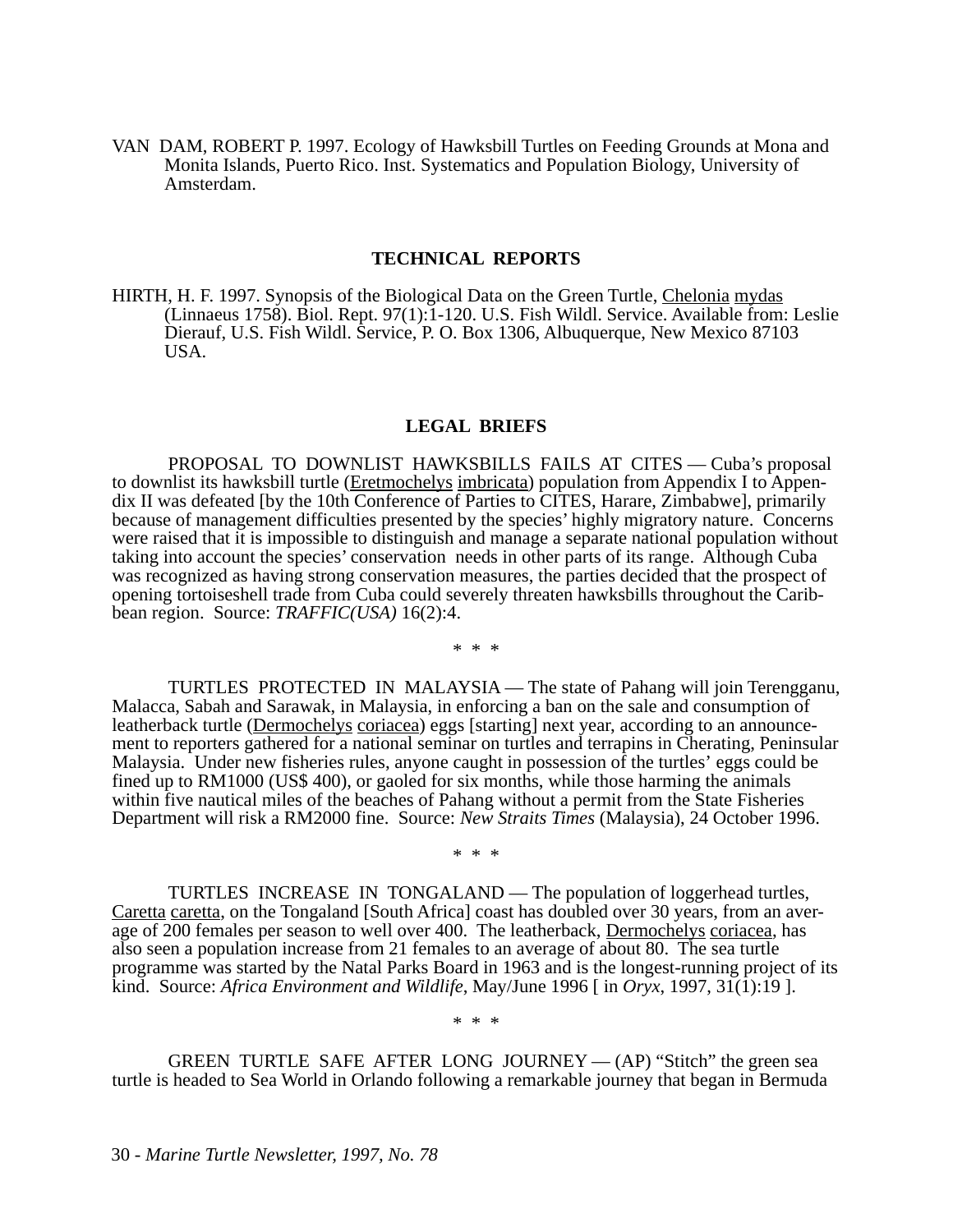and ended on the beach at St. Simons Island [USA]. The young turtle ... was found dazed by low temperatures on the Georgia island on December 30 [1996]. From the metal tag attached to its front left flipper, scientists were able to determine it had traveled more than 1000 miles since being released from an aquarium in Bermuda last summer. Stitch had to swim against the powerful Gulf Stream with only three flippers.

It's the first confirmed case of a green turtle making that trip, said Heather Sarg, assistant curator at the University of Georgia Marine Extension Aquarium at Skidaway Island. The Georgia scientists discovered that the turtle was rescued off a Bermuda beach July 8, 1992, after it was attacked by a shark, which tore off its right front flipper. Veterinarians at the aquarium stitched up the wound — thus the name Stitch — and repaired a crack in its shell. Stitch remained at the aquarium until late last summer [1996], when it was tagged and released. At about 28 pounds and nearly 20 inches long, the young turtle ... [will not] be released again because it has been stranded twice and is missing a flipper, making it vulnerable. Source: *Miami Herald*, 26 January 1997.

\* \* \*

NEW CITES CHECKLIST AVAILABLE — A new Checklist of CITES Species containing alphabetical lists of all animal species listed in the CITES appendices, as well as a large number of plant species, is now available. Common names in English, French and Spanish (where available) are also listed and cross-referenced to scientific names. The volume also includes the Convention text in the three working languages and sells for SFr35 plus SFr10.50 shipping charges. To order, please contact the CITES Secretariat, 15 Chemin des Anémones, Case Postale 456, CH 1219 Ch∞telaine, Geneva, Switzerland; Fax: +41 22 797 3417; e-mail: cites@unep.ch

\* \* \*

BONES OF GIANT SEA TURTLE FOUND IN U.S. — The fossilized remains of one the largest known sea turtles, probably 20 feet (6 m) wide, have been found in South Dakota. The South Dakota School of Mines and Technology said the skeleton was found near the city of Pierre in a shale bank last month. The animal, called Archelon, had a shell 12 feet (3.6 m) across and from the tips of its flippers could have been 20 feet wide and more than double the weight of today's sea turtles, the announcement said. The turtle roamed the region toward the end of the age of dinosaurs, about 70 million years ago, when much of the area was covered by water. The fossilized bones are not the first Archelon found in the state but comprise one of the most complete remains yet uncovered, the school said. The skeleton eventually will be put on display at the school's geology museum. Source: *Reuter*, 30 September 1996.

\* \* \*

SEA TURTLE POSTAGE STAMPS — A updated and comprehensive directory, *Sea Turtle Postage Stamps of the World*, is available on the internet at www.wired2.net/nlinsley/. The entire stamp list (and many images) can be viewed and the list pages can be printed out. For those without internet access, or if your browser is unable to display the list properly formatted, a new printed copy (1997) is available (in the U.S.) by sending a self-addressed 9 x 11 inch envelope affixed with US\$ 1.10 of postage to Nancy Linsley, 2625 American River Drive, Sacramento, California 95864.